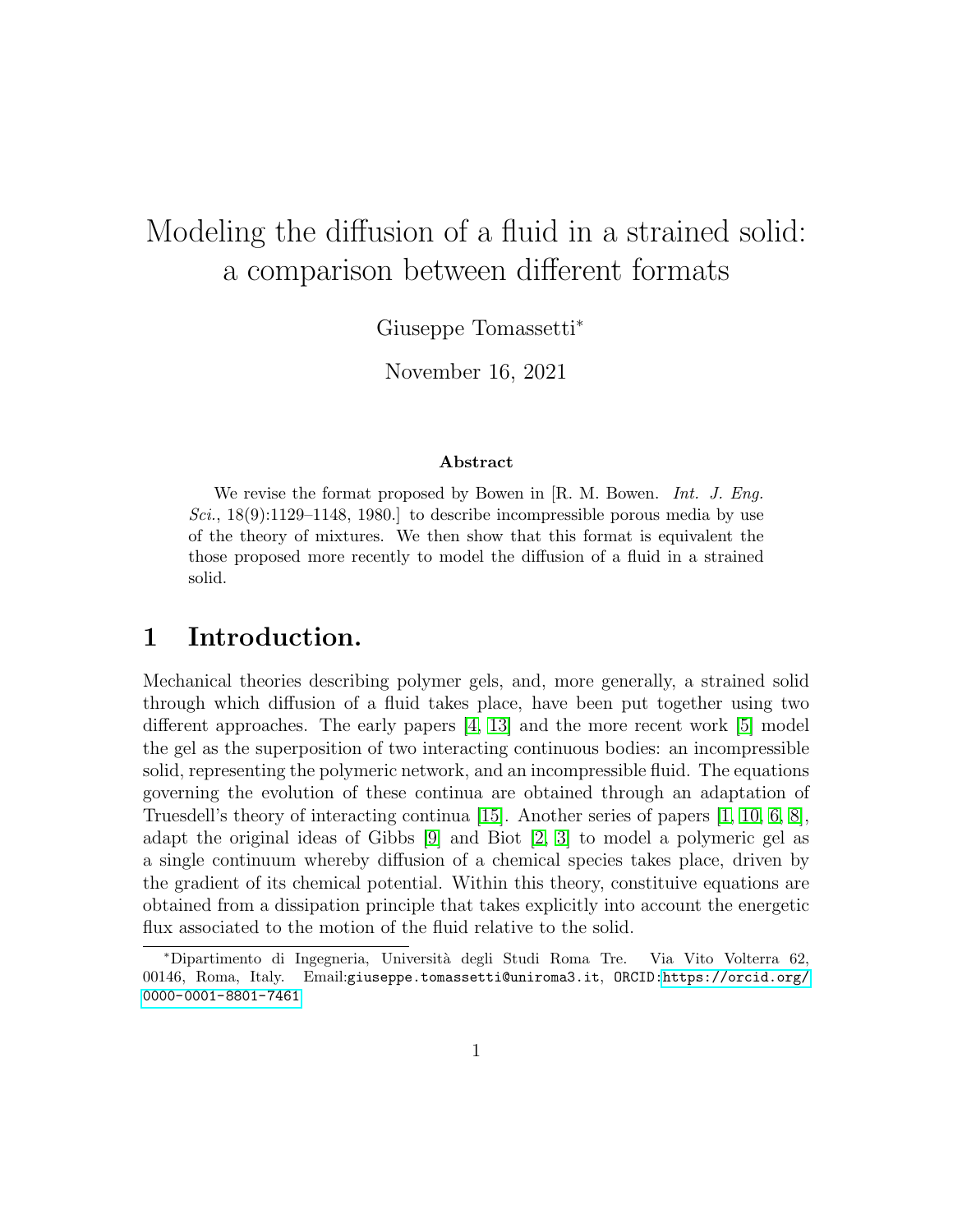Given this state of matters provides a motivation to investigatate the relationships between the the two approaches. The contribution we give in this paper is twofold: we offer a revised exposition of the ideas in [\[4\]](#page-23-0) in the special case when when the intercting continua are incompressible; we then show that the isothermal version of dissipation principle underlying the theory of gels within the setting of the  $\dot{a}$  la Biot approach can be recovered, by making the appropriate identifications, from the corresponding principle in the setting of the theory of interacting continua.

Although our discussion focuses on bulk equations, it would be equally important to discuss boundary conditions. The latter issue is however quite delicate, because mixture theory involves multiple velocities and multiple stresses, an information that is typically not available at the boundary. As a result, the formulation of boundary conditions requires a sort of "homogenization", and different homogenization criteria may be devised. An discussion of these issues, with some example of possible homogenization choices, may be found in the paper [\[12\]](#page-24-2). For more recent developments in this direction we refer to [\[11\]](#page-23-9) and [\[14\]](#page-24-3), where continuum thermodynamics has been used to derive boundary conditions in a systematic manner.

# 2 The compound continuum

## 2.1 Kinematics

**Index convention.** In the foregoing developments, the free index  $\alpha$  runs between 1 and the number N of constituents, while the free index  $\beta$  runs between 2 and N:

$$
\alpha \in \{1, \ldots, N\}, \qquad \beta \in \{2, \ldots, N\}.
$$

The same convention is used for summations. Thus,

$$
\sum_{\alpha} \equiv \sum_{\alpha=1}^{N}, \quad \text{and} \quad \sum_{\beta} \equiv \sum_{\beta=2}^{N}.
$$

The subscript 1 shall be replaced by s (standing for "solid") and, when there is only one fluid component, the subscript 2 shall be replaced by  $f$  (standing for "fluid"). Accordingly:

• if  $N = 2$  then  $s \equiv 1$  and  $f \equiv 2$ .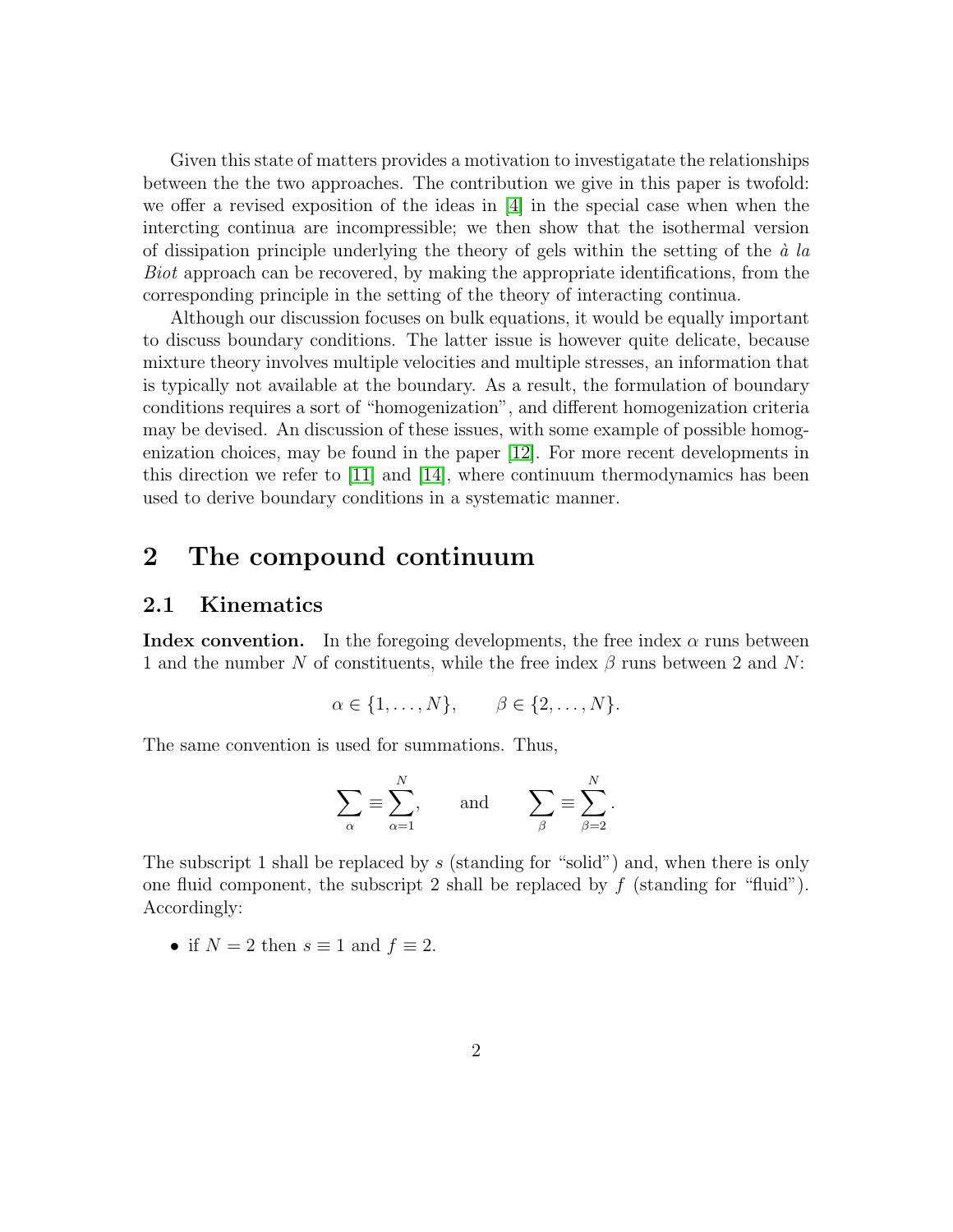#### 2.1.1 The description of the motion of a compound continuum.

Generically speaking a *compound continuum* is a collection of N continuum bodies, which we refer to as *constituents*, which can permeate each other by occupying the same region of space at the same time. The motion of each body is described in the same fashion as in standard continuum mechanics: one introduces a reference configurations  $\mathcal{B}_{\alpha}$ , where  $\alpha = 1, \ldots, N$  is the index that labels the constituent; then the motion of the  $\alpha$ –th constituent of the mixture is specified by a function

$$
\mathbf{x} = \boldsymbol{\chi}_{\alpha}(\boldsymbol{X},t)
$$

which associates to each material particle **X** in  $\mathcal{B}_{\alpha}$  the position **x** occupied by that particle at time t. The functions  $\chi_{\alpha}(\mathbf{X},t)$  are assumed to be smooth. In particular, the deformation gradients

<span id="page-2-2"></span><span id="page-2-0"></span>
$$
\operatorname{Grad} \chi_{\alpha} := \frac{\partial \chi_{\alpha}}{\partial \mathbf{X}},\tag{1}
$$

and the velocities

$$
\dot{\boldsymbol{\chi}}_{\alpha} := \frac{\partial \boldsymbol{\chi}_{\alpha}}{\partial t},\tag{2}
$$

are well defined. For t fixed, the function  $\chi_{\alpha}(\cdot,t)$  is referred to as the *configuration* of the  $\alpha$ -th constituent at time t.

## 2.1.2 Eulerian and Lagrangean descriptions of a field.

Definitions [\(18\)](#page-8-0) and [\(2\)](#page-2-0) express the deformation gradient and the velocity as functions of the referential label  $X$ . We say that these definitions provide a Lagrangean representation of these fields.

Now, mixture theory inherits from continuum mechanics the requirement that each configuration be a one-to-one mapping, thus forbidding interpenetration between parts of the same body. Because of this fact, given a Lagrangean field we can provide a Eulerian representation where the independent variable  $X$  is replaced by **x**. For example, we define the spatial (Eulerian) velocity field of constituent  $\alpha$  as:<sup>[1](#page-2-1)</sup>

$$
\mathbf{v}_{\alpha}(\mathbf{x},t) = \dot{\boldsymbol{\chi}}_{\alpha}(\boldsymbol{\chi}_{\alpha}^{-1}(\mathbf{x},t),t).
$$

Of course, the reciprocal operation starting from a spatial field  $\varphi(\bm{x}, t)$  can be carried out to define its Lagrangean (referential) representation

$$
\Phi(\mathbf{X},t) = \varphi(\boldsymbol{\chi}(\mathbf{X},t),t).
$$

<span id="page-2-1"></span><sup>&</sup>lt;sup>1</sup>Here  $\chi^{-1}(\cdot,t)$  denotes the inverse of the configuration  $\chi_{\alpha}(\cdot,t)$  at time t.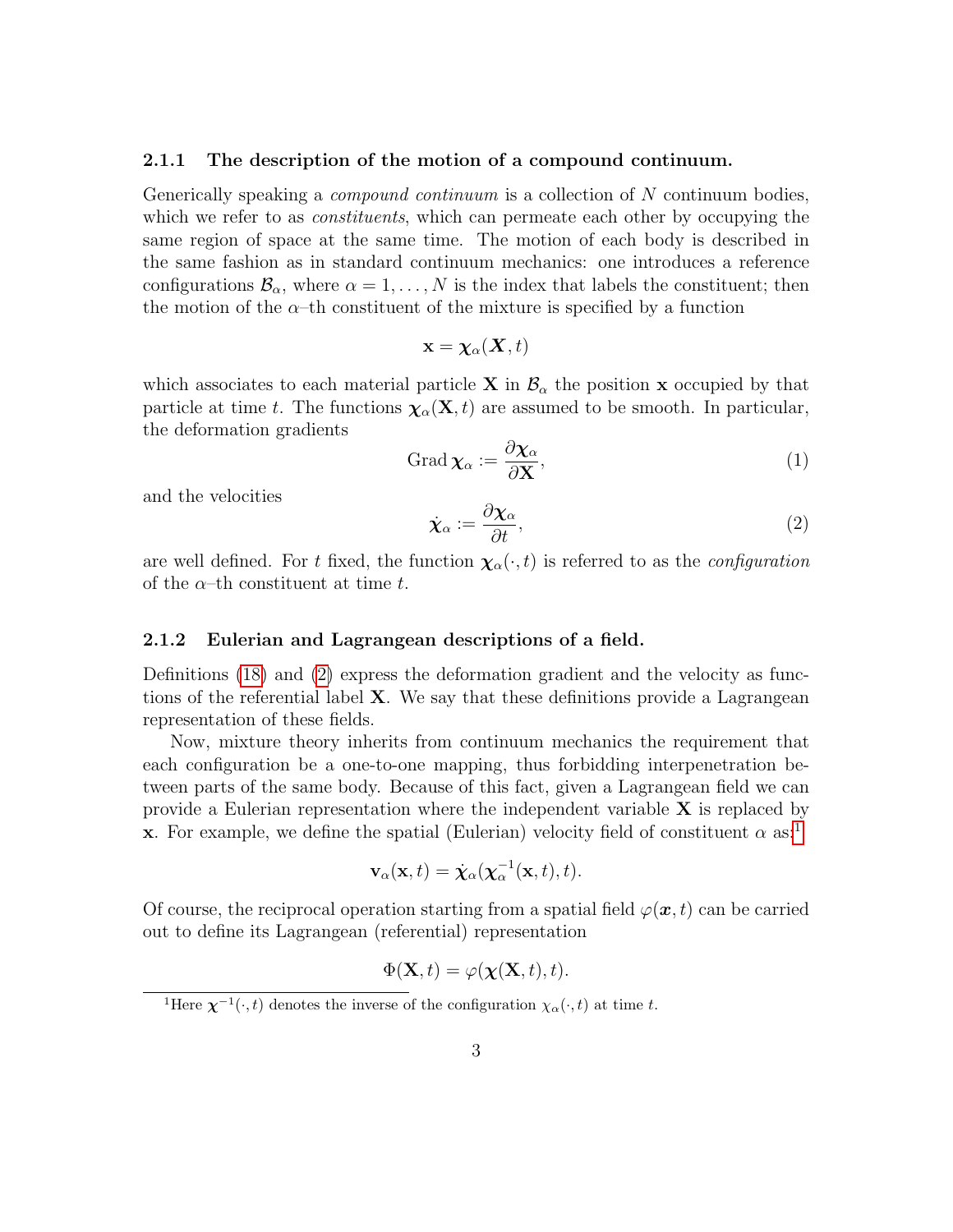<span id="page-3-0"></span>In particular, given a spatial field  $\varphi_{\alpha}(\mathbf{x},t)$  related to component  $\alpha$ , the material time derivative of  $\varphi$  following the motion of the constituent  $\alpha$  is denoted by a grave accent:

$$
\dot{\varphi}_{\alpha} := \frac{\partial \Phi_{\alpha}}{\partial t} = \frac{\partial \varphi_{\alpha}}{\partial t} + \text{grad}\,\varphi_{\alpha} \cdot \mathbf{v}_{\alpha}.
$$
\n(3)

When computing the time derivative of field that has already a subscript  $\alpha$ , we shall omit the double specification of the index  $\alpha$  on top of the dot. If the field refers to a component  $\beta$  different from  $\alpha$ , or to no component at all (in which case  $\beta$  is to be omitted) we write

$$
\stackrel{\alpha}{\dot{\varphi}}_{\beta} := \frac{\partial \Phi_{\beta}}{\partial t} = \frac{\partial \varphi_{\beta}}{\partial t} + \text{grad } \varphi_{\beta} \cdot \mathbf{v}_{\alpha}.
$$
\n(4)

**Convention.** Although  $\varphi$  and  $\Phi$  are different functions, they represent the same physical quantity. To avoid the proliferation of symbols, we shall avoid when possible using different symbols for the Lagrangian and Eulerian descriptions of a field. Which description is to be understood at a particular point of our development should be clear from the context.

## 2.2 Partial stresses and internal forces

A difference between mixture theory and conventional continuum theories is that different constituents can engage the same region of space. In fact, the images of two configurations  $\chi_{\alpha}(\cdot,t)$  and  $\chi_{\beta}(\cdot,t)$  ( $\alpha \neq \beta$ ) need not be disjoint. In other words, two distinct bodies may interpenetrate each other and interact. The token used in mixture theory to model the interactions between superposed constituent is an internal body force field that accompanies contact forces and the external body forces. The equilibrium equation that affirm balance between stress of a constituent, the external and the internal forces acting on a constituent may be derived through the principle of virtual powers. Additional properties shall be derived by recourse to invariance principles.

## 2.2.1 Internal and external powers.

Given a spatial region  $\Omega$ , the internal mechanical power expended within  $\Omega$  is a linear functional of the individual velocities of the mixture costituents:

<span id="page-3-1"></span>
$$
\mathscr{W}_{\rm int}(\Omega)[\mathbf{v}_1,\ldots,\mathbf{v}_n] := \sum_{\alpha} \int_{\Omega} (\mathbf{T}_{\alpha} \cdot \operatorname{grad} \mathbf{v}_{\alpha} + \mathbf{f}_{\alpha} \cdot \mathbf{v}_{\alpha}). \tag{5}
$$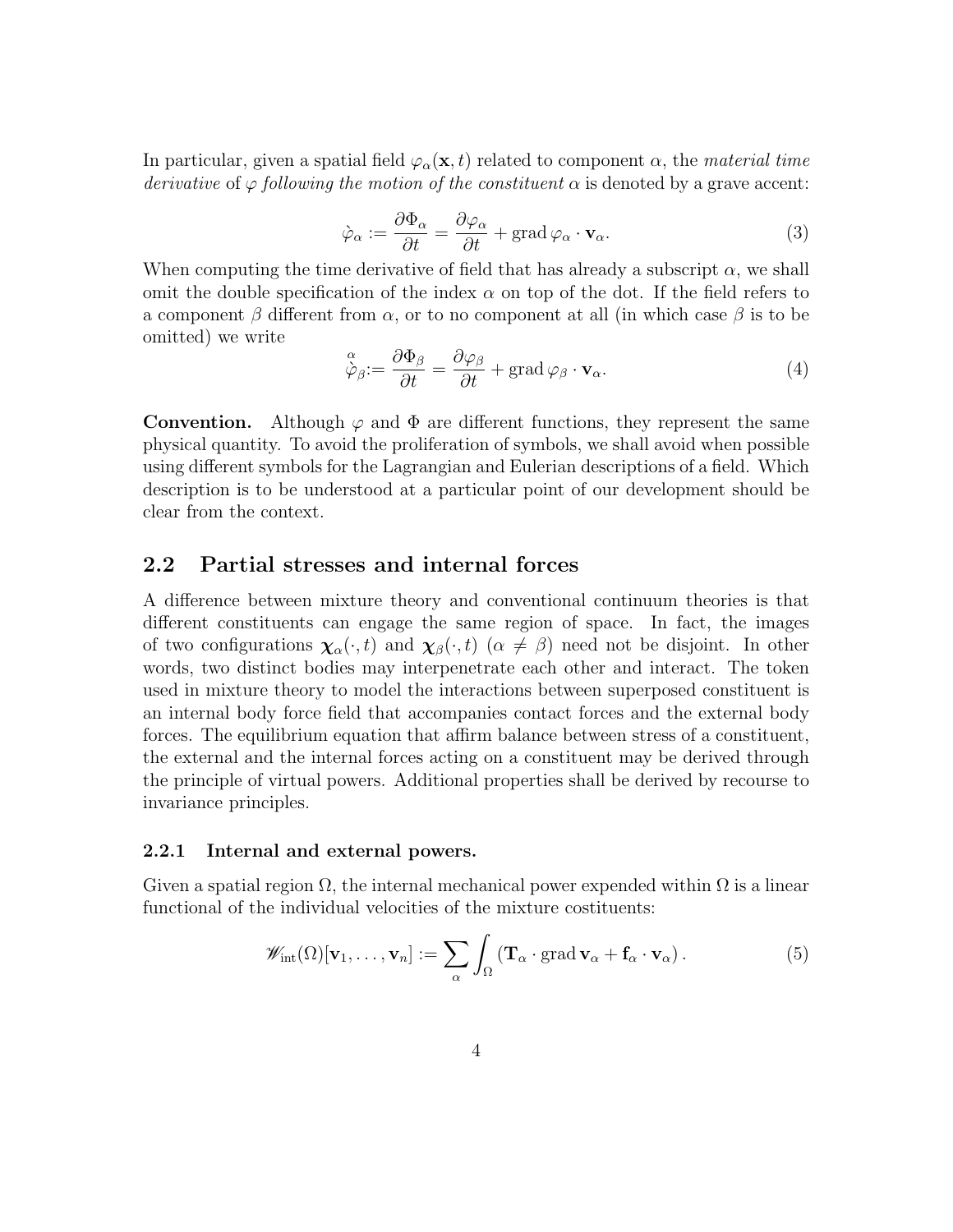The external power expended on the part occupying the spatial region  $\Omega$  is

$$
\mathscr{W}_{\text{ext}}(\Omega)[\mathbf{v}_1,\ldots,\mathbf{v}_n] := \sum_{\alpha} \left( \int_{\partial\Omega} \mathbf{t}_{\alpha} \cdot \mathbf{v}_{\alpha} + \int_{\Omega} \mathbf{b}_{\alpha} \cdot \mathbf{v}_{\alpha} \right).
$$
(6)

## 2.2.2 Principle of virtual powers and balance equations.

The principle of virtual powers for every region  $\Omega$  yields the pointwise form of the equilibrium equations

<span id="page-4-1"></span><span id="page-4-0"></span>
$$
-\operatorname{div} \mathbf{T}_{\alpha} + \mathbf{f}_{\alpha} = \mathbf{b}_{\alpha},\tag{7}
$$

as well as the Cauchy's representation:

$$
\mathbf{t}_{\alpha}(\mathbf{x}, \mathbf{n}) = \mathbf{T}_{\alpha}(\mathbf{x}) \mathbf{n} \tag{8}
$$

of the contact force  $\mathbf{t}_{\alpha}$  acting at point x on the boundary of a region  $\Omega$  whose outward unit normal is n.

### 2.2.3 Invariance of the internal power.

The invariance of the internal power over superposed rigid velocities yields that the internal forces add up to null:

<span id="page-4-2"></span>
$$
\sum_{\alpha} \mathbf{f}_{\alpha} = \mathbf{0},\tag{9}
$$

and that the total stress:

$$
\mathbf{T} := \sum_{\alpha} \mathbf{T}_{\alpha} \in \text{Sym} \, .
$$

is a symmetric tensor:

 $T \in \text{Sym}$ .

The fields  $T_{\alpha}$  are called *partial stresses*. Although they need not be symmetric, their sum must be symmetric.

## 2.3 Further bits of kinematics

#### 2.3.1 The bulk specific volume.

Since we leave inertial effects out of the picture, we shall not introduce the concept of mass and mass density. Instead, we shall make use of the notion of bulk specific volumes

$$
\phi_\alpha = \frac{1}{\det \mathbf{F}_\alpha},
$$

which obey the same laws of conservation as for mass in continuum mechanics: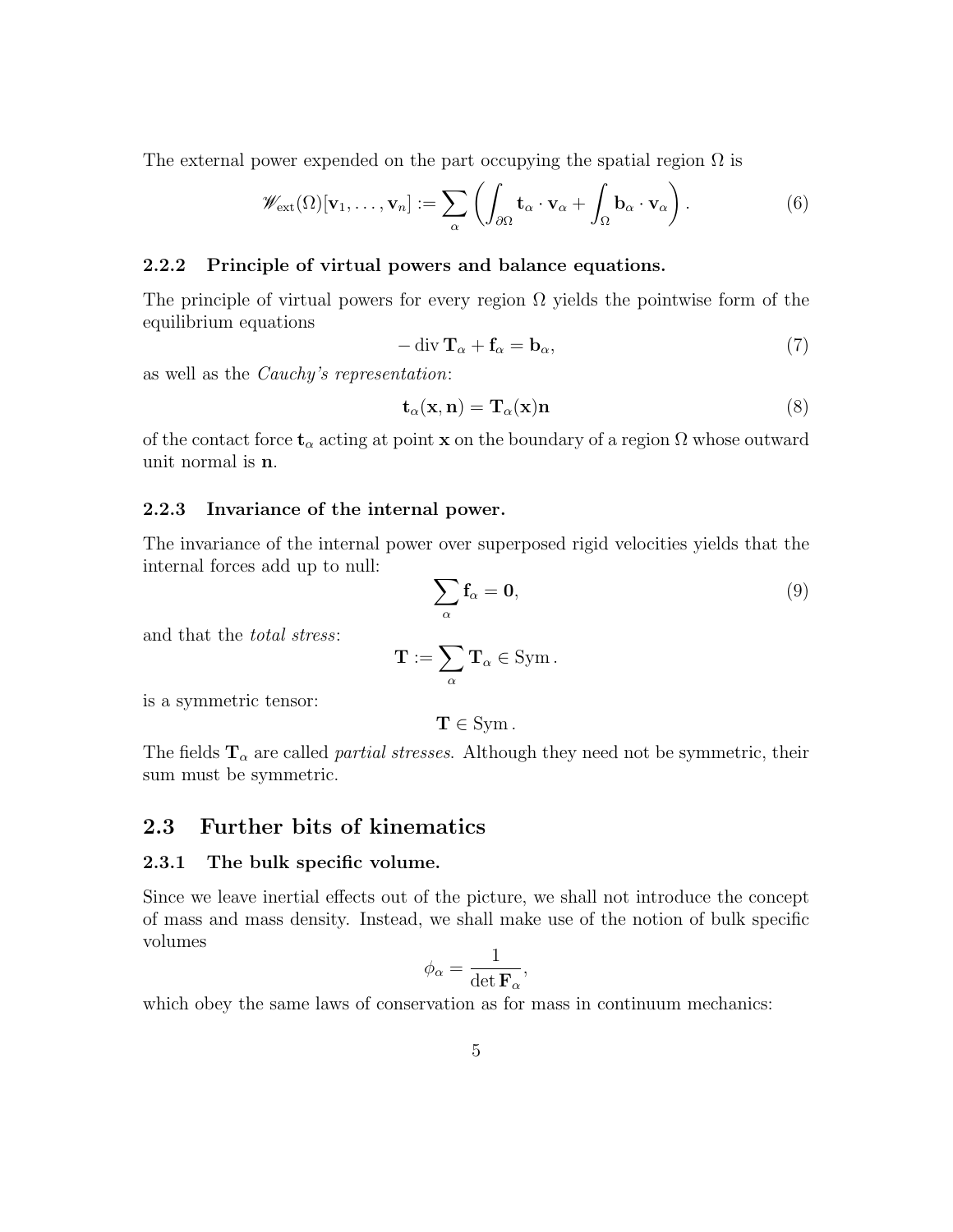Lemma 1. The bulk specific volumes obey:

$$
\dot{\phi}_{\alpha} + \phi_{\alpha} \operatorname{div} \mathbf{v}_{\alpha} = 0, \tag{10a}
$$

and, equivalently,

$$
\frac{\partial \phi_{\alpha}}{\partial t} + \text{div}(\phi_{\alpha} \mathbf{v}_{\alpha}) = 0. \tag{10b}
$$

The interpretation of the bulk specific volume is the following: consider a part  $\mathcal{P}_{\alpha}$  of the body  $\mathcal{B}_{\alpha}$ . At a given time  $t_0$ , the material particles within the part  $\mathcal{P}_{\alpha}$  will engage the spatial region

$$
\Omega_{\alpha} = \chi_{\alpha}(\mathcal{P}_{\alpha}, t_0).
$$

If the diameter of  $\mathcal{P}_{\alpha}$  is small compared to the characteristic scale of oscillation of the fields of interest (typically, this scale may be identified with the norm  $|\mathbf{F}_{\alpha}|$  of the deformation gradient), then the volume of the spatial region  $\Omega_{\alpha}$  is approximately:<sup>[2](#page-5-0)</sup>

$$
\text{vol}\,\Omega_{\alpha} \simeq \phi_{\alpha}\,\text{vol}\,\mathcal{P}_{\alpha}.
$$

Thus,  $\phi_{\alpha}$  accounts for how much of spatial volume is engaged by a unit volume in the reference configuration.

### 2.3.2 The true specific volume.

When referring to the region  $\Omega_{\alpha}$  as being "engaged" by the part  $\mathcal{P}_{\alpha}$  we purportedly do not use the verbal adjective "occupied". In fact, there is a class of physical systems, called *multicomponent mixtures*, that can be modeled by the theory of interacting continua (for example, a mixture of tiny air bubbles in water), but whose constituents are not truly superposed. For these systems, an observation performed

$$
\int_{\mathcal{P}_{\alpha}} C_{\alpha}(\mathbf{X}) = \int_{\mathbf{X}_{\alpha}(\mathcal{P}_{\alpha},t)} c_{\alpha}(\mathbf{x},t).
$$

This yields

$$
\phi_{\alpha} = \frac{c_{\alpha}}{C_{\alpha}}.
$$

In particular, if  $C_{\alpha}$  does not depend on X in the reference configuration, then  $\phi_{\alpha}$  is proportional to the density  $c_{\alpha}$ .

<span id="page-5-0"></span><sup>&</sup>lt;sup>2</sup>Let consider any extensive physical quantity that measures the amount of material of constituent (mass, number of molecules, etc.). Let  $c_{\alpha}$  and  $C_{\alpha}$  be the densities of this quantity in the current and reference configuration. Under the assumption that there are no chemical reactions that convert one constituent into another, the amount of material contained in a part  $\mathcal{P}_{\alpha}$  is equal to that contained in the region  $\chi_{\alpha}(\mathcal{P}_{\alpha}, t)$  occupied by  $\mathcal{P}_{\alpha}$  at time t: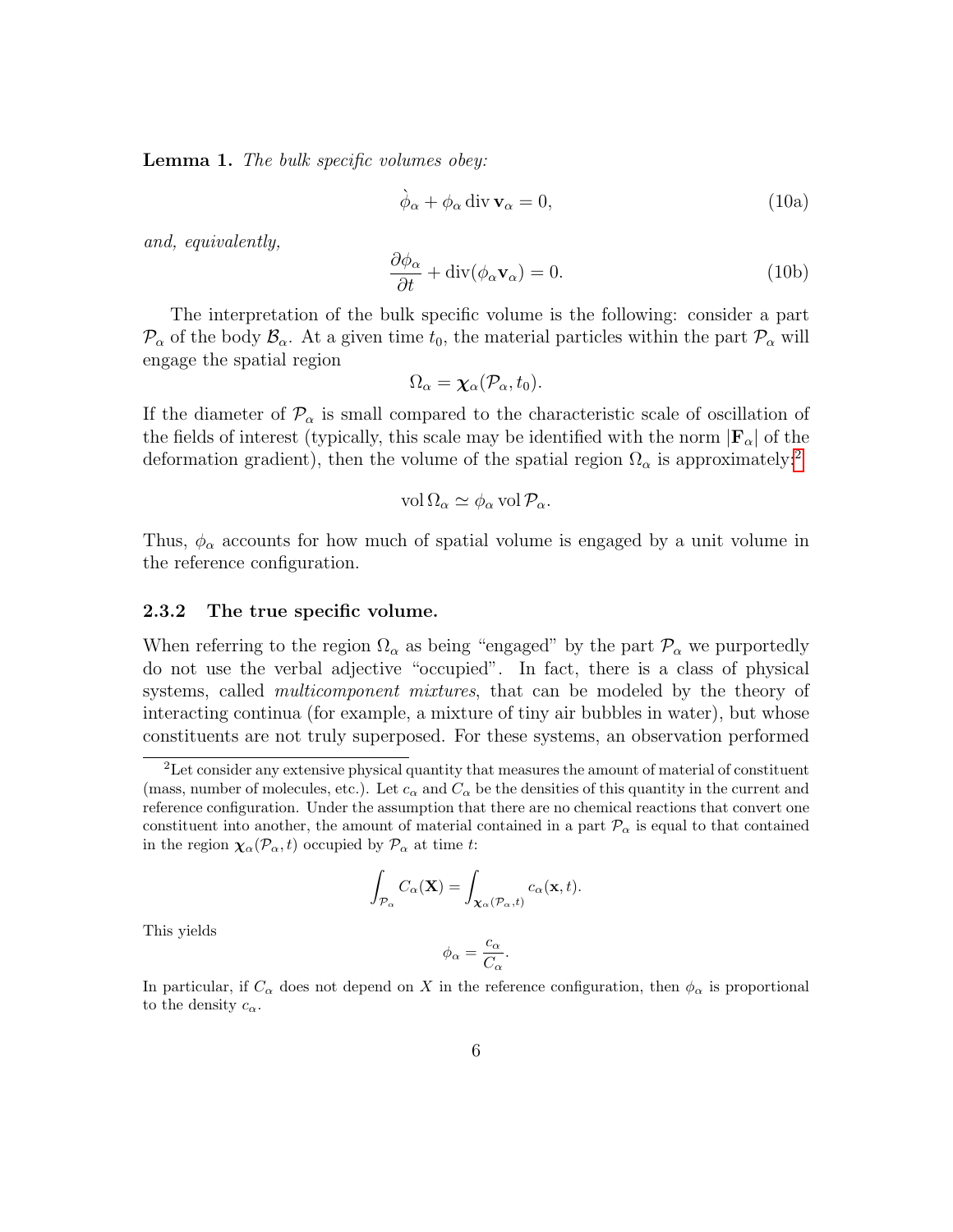at an intermediate scale, smaller than that at which the theory gives good results (but still larger than that at which the continuum hypothesis breaks down) reveals that the constituents are not at all superposed: they occupy disjoint regions within  $\mathcal{S}_{\alpha}$ . Although these regions are so finely mixed that they cannot be distinguished at the macroscopic scale, within each region one can find only one component, whose true specific volume need not be the same as its bulk specific volume.

### 2.3.3 The incompressibility constraint.

For a single constituent, the incompressibility constraint consists in the requirement that the true specific volume be equal to 1. By drawing a cartoon one immediately realizes that:

• for a multicomponent mixture whose constituents are incompressible, the bulk specific volume  $\phi_{\alpha}$  is the fraction of the volume occupied by the  $\alpha$ -th constituent in a mesoscopic region of space.

Since volume fractions add up to 1, for an incompressible multicomponent mixture the following incompressibility constraint holds:

<span id="page-6-2"></span><span id="page-6-0"></span>
$$
\sum_{\alpha} \phi_{\alpha} = 1. \tag{11}
$$

Lemma 2 (Velocity constraint imposed by incompressibility). Every velocity field consistent with [\(11\)](#page-6-0) must satisfy

$$
\sum_{\alpha} (\phi_{\alpha} \operatorname{div} \mathbf{v}_{\alpha} + \operatorname{grad} \phi_{\alpha} \cdot \mathbf{v}_{\alpha}) = 0.
$$
 (12)

**Remark 1.** One would be tempted to argue from [\(11\)](#page-6-0) that  $\sum_{\alpha} \phi_{\alpha} = 0$ . Note however that the partial derivative in this sum are performed following the individual constituents.

#### 2.3.4 The mean velocity.

We define the material derivative of  $\varphi$  following the motion of the mixture as

$$
\dot{\varphi} := \partial_t \varphi + \text{grad}\,\varphi \cdot \mathbf{v},\tag{13}
$$

<span id="page-6-1"></span>where

$$
\mathbf{v} = \sum_{\alpha} \phi_{\alpha} \mathbf{v}_{\alpha}.
$$
 (14)

is the average velocity of the mixture.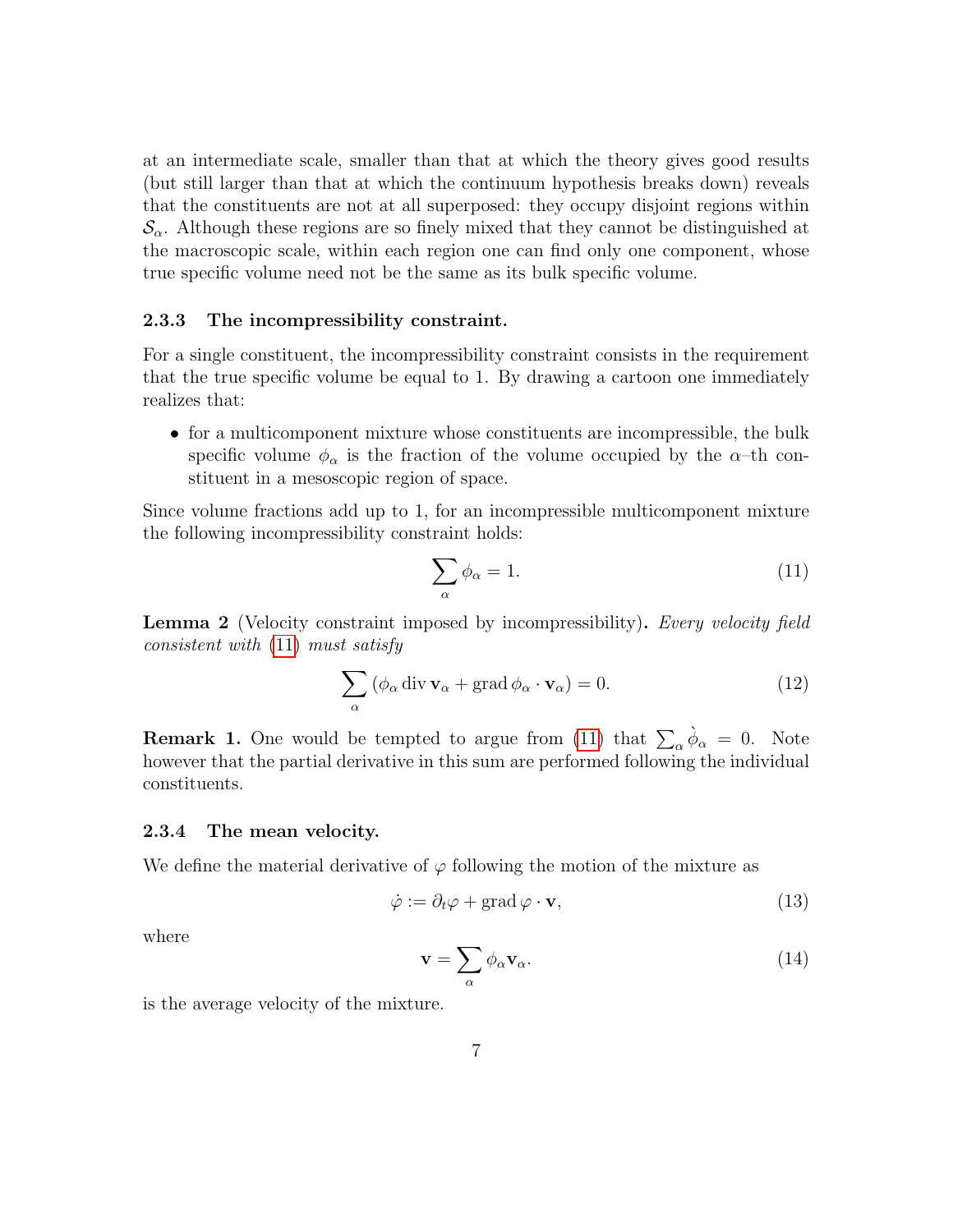**Lemma 3.** Assume that  $\varphi$  is continuously differentiable with respect to **x** and t. Then

$$
\dot{\varphi} = \sum_{\alpha} \phi_{\alpha} \stackrel{\alpha}{\dot{\varphi}},
$$

Remark 2 (The velocity of the mixture). The choice of the weights in [\(14\)](#page-6-1) appears arbitrary. As a possible selection criterion for a definition of the velocity  $\bf{v}$  of the mixture would be to asking that the power expended by the total stress on the velocity be equal to the sum of the individual powers expended within the constitutents:

$$
\mathbf{T}\cdot\mathrm{grad}\,\mathbf{v}=\sum_{\alpha}\left(\mathbf{T}_{\alpha}\cdot\mathrm{grad}\,\mathbf{v}_{\alpha}+\mathbf{f}_{\alpha}\cdot\mathbf{v}_{\alpha}\right).
$$

# 2.4 Three formulations of the dissipation principle for a system of superposed continua

#### 2.4.1 Partwise and pointwise formulation.

Given a region  $\Omega$  let  $\Omega_{\alpha}(t)$  be a time dependent region convecting with the component  $\alpha$  $(1)$   $(2)$ 

$$
\Omega_{\alpha}(t)=\boldsymbol{\chi}_{\alpha}(\mathcal{P}_{\alpha},t),
$$

such that

$$
\Omega_{\alpha}(t_0) = \Omega.
$$

The dissipation principle dictates that there exists referential state fields  $\Psi_{\alpha}$  satisfying the inequality

$$
\sum_{\alpha} \frac{d}{dt} \bigg|_{t=t_0} \int_{\mathcal{P}_{\alpha}} \Psi_{\alpha} - \int_{\Omega} \lambda \sum_{\alpha} \left( \phi_{\alpha} \operatorname{div} \mathbf{v}_{\alpha} + \operatorname{grad} \phi_{\alpha} \cdot \mathbf{v}_{\alpha} \right) \leq \mathscr{W}_{\text{int}}(\Omega) [\mathbf{v}_1, \dots, \mathbf{v}_n]
$$

for every realizable process and for every region  $\Omega$ . Here  $\lambda$  is the pressure, the Lagrange multiplier associated to the incompressibility constraint [\(12\)](#page-6-2).

**Proposition 1.** If the dissipation inequality holds true for every region  $\Omega$  and for every process, then the following inequality holds pointwise. $3$ 

$$
\sum_{\alpha} \left( -\phi_{\alpha} \hat{\Psi}_{\alpha} + (\mathbf{T}_{\alpha} + \phi_{\alpha} \lambda \mathbf{I}) \cdot \operatorname{grad} \mathbf{v}_{\alpha} + (\mathbf{f}_{\alpha} + \lambda \operatorname{grad} \phi_{\alpha}) \cdot \mathbf{v}_{\alpha} \right) \ge 0.
$$

<span id="page-7-0"></span><sup>3</sup>Here  $\Psi_{\alpha}$  stands for the Eulerian representation of the specific free energy.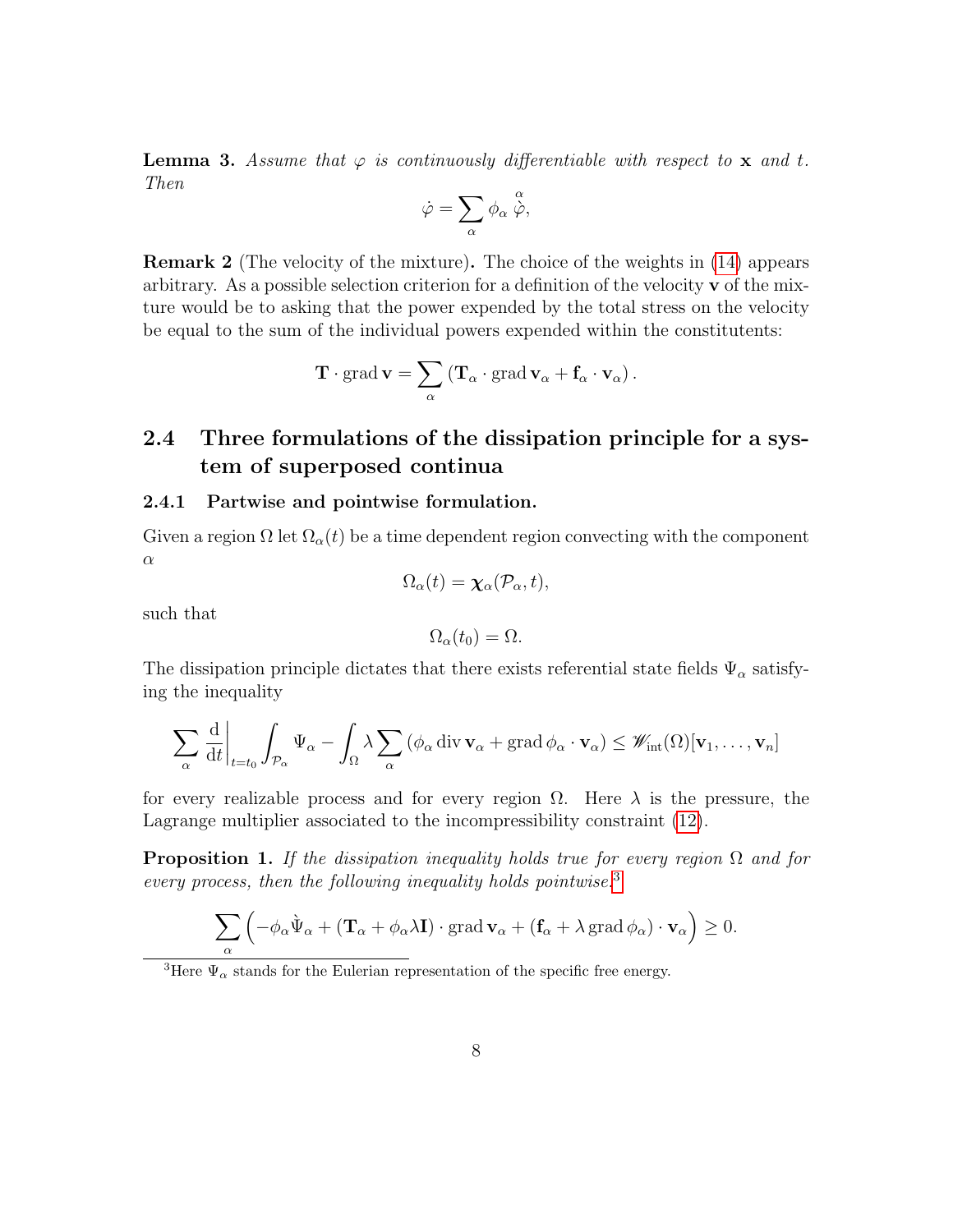## 2.4.2 Pointwise formulation using spatial densities: the chemical– potential tensor.

On introducing the spatial free energy densities

<span id="page-8-2"></span>
$$
\psi_{\alpha} = \phi_{\alpha} \Psi_{\alpha},
$$

and owing to the identities  $\dot{\psi}_{\alpha} = \dot{\phi}_{\alpha} \Psi_{\alpha} + \phi_{\alpha} \dot{\Psi}_{\alpha}$  and  $\dot{\phi}_{\alpha} = -\phi_{\alpha}$  div  $\mathbf{v}_{\alpha}$ , we can rewrite the pointwise dissipation inequality as

$$
-\sum_{\alpha} \left( \hat{\psi}_{\alpha} + \phi_{\alpha} (\mathbf{K}_{\alpha} - \lambda \mathbf{I}) \cdot \text{grad} \, \mathbf{v}_{\alpha} \right) + \sum_{\beta} (\mathbf{f}_{\beta} + \lambda \, \text{grad} \, \phi_{\alpha}) \cdot \mathbf{v}_{\alpha} \ge 0, \qquad (15)
$$

<span id="page-8-3"></span>where

$$
\mathbf{K}_{\alpha} := \Psi_{\alpha} \mathbf{I} - \phi_{\alpha}^{-1} \mathbf{T}_{\alpha} \tag{16}
$$

is called *chemical potential tensor* of the  $\alpha$ –th constituent.<sup>[4](#page-8-1)</sup>

## 2.4.3 Formulation using spatial control volumes: the total free energy and the boundary flux.

We introduce the total free energy density:

$$
\psi = \sum_{\alpha} \psi_{\alpha}.
$$

**Proposition 2.** The dissipation inequality is equivalent to

$$
\frac{\mathrm{d}}{\mathrm{d}t} \int_{\Omega} \psi + \int_{\partial \Omega} \psi_{\alpha} \mathbf{v}_{\alpha} \cdot \mathbf{n} \leq \mathscr{W}_{\mathrm{int}}(\Omega) [\mathbf{v}_1, \dots, \mathbf{v}_n]. \tag{17}
$$

The second term on the left–hand side is interpreted as the boundary influx of free energy.

## 2.5 Constitutive equations

## 2.5.1 Partial free energies.

We assume that the referential free energy densitiy of each component  $\alpha$  depends on the deformation gradient of the solid component and on the volume fractions of the fluid components:

<span id="page-8-0"></span>
$$
\Psi_{\alpha} = \widehat{\Psi}_{\alpha}(\mathbf{F}, \phi_2, \dots, \phi_N) \equiv \widehat{\Psi}_{\alpha}(\mathbf{F}, \phi_{\beta}), \tag{18}
$$

<span id="page-8-1"></span> $\frac{4 \text{See Eq. 2.42 of the paper [4] by Bowen.}}{4 \text{See Eq. 2.42 of the paper [4] by Bowen.}}$  $\frac{4 \text{See Eq. 2.42 of the paper [4] by Bowen.}}{4 \text{See Eq. 2.42 of the paper [4] by Bowen.}}$  $\frac{4 \text{See Eq. 2.42 of the paper [4] by Bowen.}}{4 \text{See Eq. 2.42 of the paper [4] by Bowen.}}$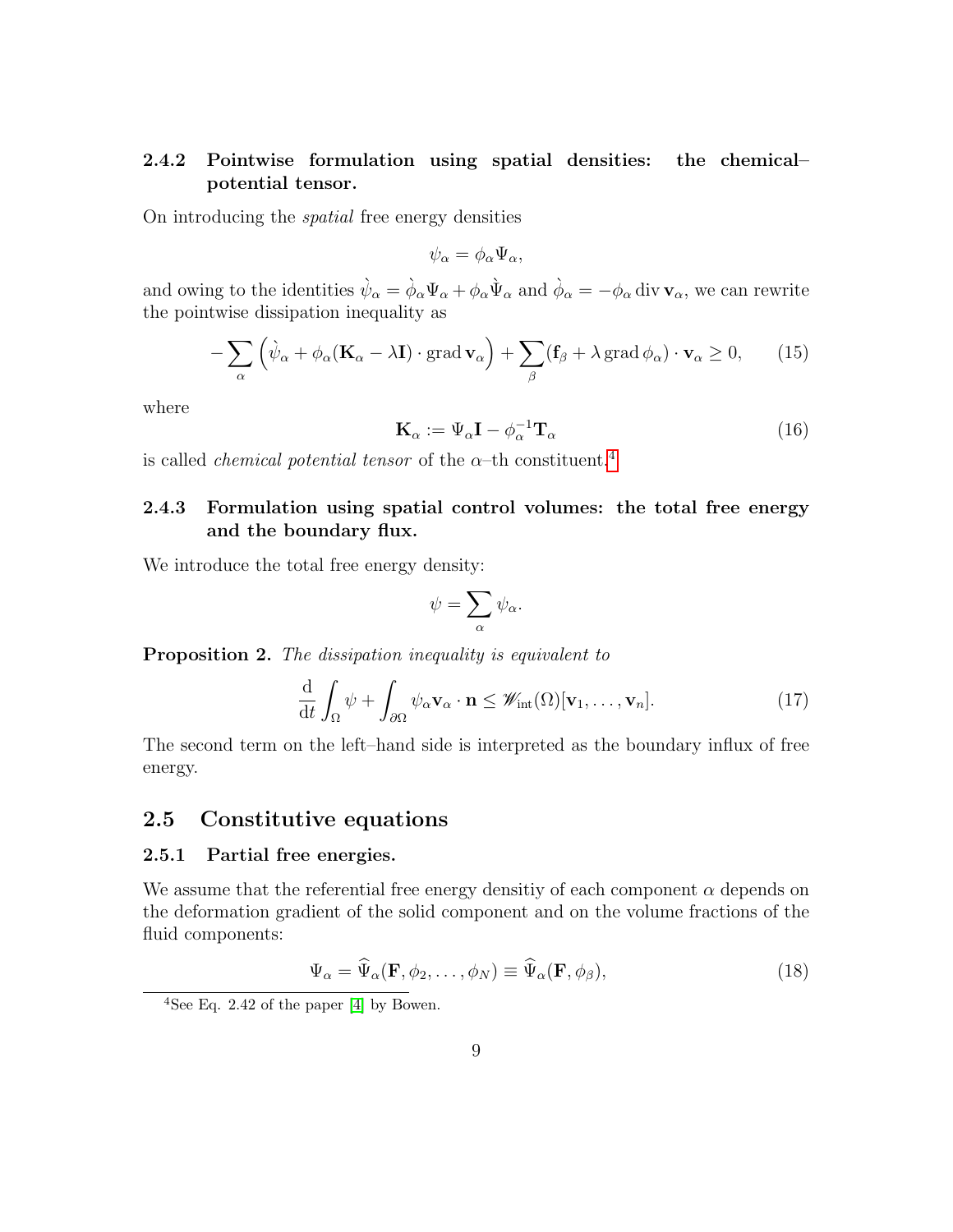Here and in the following we omit specifying the subscript of the deformation gradient of the solid component:<sup>[5](#page-9-0)</sup>

$$
\mathbf{F}\equiv\mathbf{F}_{s}.
$$

As apparent from [\(18\)](#page-8-0), the free energy density of the  $\alpha$ –th constituent depends not only on the configuration  $\chi_{\alpha}(\cdot,t)$  of that constituent, but also on the configurations of the other constituents. The corresponding spatial free energy densities obey the following constitutive precriptions:[6](#page-9-1)

$$
\widehat{\psi}_s(\mathbf{F},\phi_\beta) = \det \mathbf{F}^{-1} \widehat{\Psi}_s(\mathbf{F},\phi_\beta), \qquad \widehat{\phi}_\beta(\mathbf{F},\phi_\beta) = \phi_\beta \widehat{\Psi}_\beta(\mathbf{F},\phi_\beta).
$$

The total free energy of the mixture per unit spatial volume is the sum of the individual energies

$$
\psi = \sum_{\alpha} \widehat{\psi}_{\alpha}(\mathbf{F}, \phi_{\beta}) =: \widehat{\psi}(\mathbf{F}, \phi_{\beta}). \tag{19}
$$

It is important to notice that the free energy of the  $\alpha$ -th component of the mixture depends not only on  $\mathbf{F}_{\alpha}$ , but also on the deformation gradients of all other components.

<span id="page-9-3"></span>Proposition 3. The dissipation inequality [\(15\)](#page-8-2) is satisfied for all admissible processes if and only if

$$
-\sum_{\alpha} \phi_{\alpha} \mathbf{K}_{\alpha}^{(d)} \cdot \text{grad} \mathbf{v}_{\alpha} + \sum_{\alpha} \mathbf{f}_{\alpha}^{(d)} \cdot \mathbf{v}_{\alpha} \ge 0, \tag{20}
$$

where

$$
\mathbf{K}_s^{(d)} = \mathbf{K}_s - \lambda \mathbf{I} + \phi_s^{-1} \frac{\partial \psi}{\partial \mathbf{F}} \mathbf{F}^T,
$$
\n(21a)

$$
\mathbf{K}_{\beta}^{(d)} = \mathbf{K}_{\beta} - \lambda \mathbf{I} - \frac{\partial \psi}{\partial \phi_{\beta}} \mathbf{I}, \qquad \text{for} \qquad \beta \ge 2, \tag{21b}
$$

<span id="page-9-2"></span>and

$$
\mathbf{f}_s^{(d)} = \mathbf{f}_s + \lambda \operatorname{grad} \phi_s - \operatorname{grad} \psi_s + \frac{\partial \psi}{\partial \mathbf{F}} : \operatorname{grad} \mathbf{F},\tag{22a}
$$

$$
\mathbf{f}_{\beta}^{(d)} = \mathbf{f}_{\beta} + \lambda \operatorname{grad} \phi_{\beta} - \operatorname{grad} \psi_{\beta} + \frac{\partial \psi}{\partial \phi_{\beta}} \operatorname{grad} \phi_{\beta}, \quad \beta \ge 2.
$$
 (22b)

where  $\frac{\partial \Psi}{\partial \mathbf{F}}$ : grad  $\mathbf{F} = \frac{\partial \psi}{\partial F_i}$  $\frac{\partial \psi}{\partial F_{ij}}F_{ij,k}\mathbf{e}_k.$ 

<span id="page-9-0"></span><sup>5</sup>This will not be source of ambiguities, since it is only the deformation gradient of the solid component that is relevant to our development.

<span id="page-9-1"></span><sup>6</sup>Here the symbol  $\phi_\beta$  in the argument of  $\hat{\psi}_s$  and  $\hat{\Psi}_s$  stands for the ordered list  $(\phi_\beta)_{\beta\geq 2}$  of the volume fractions of the fluid components.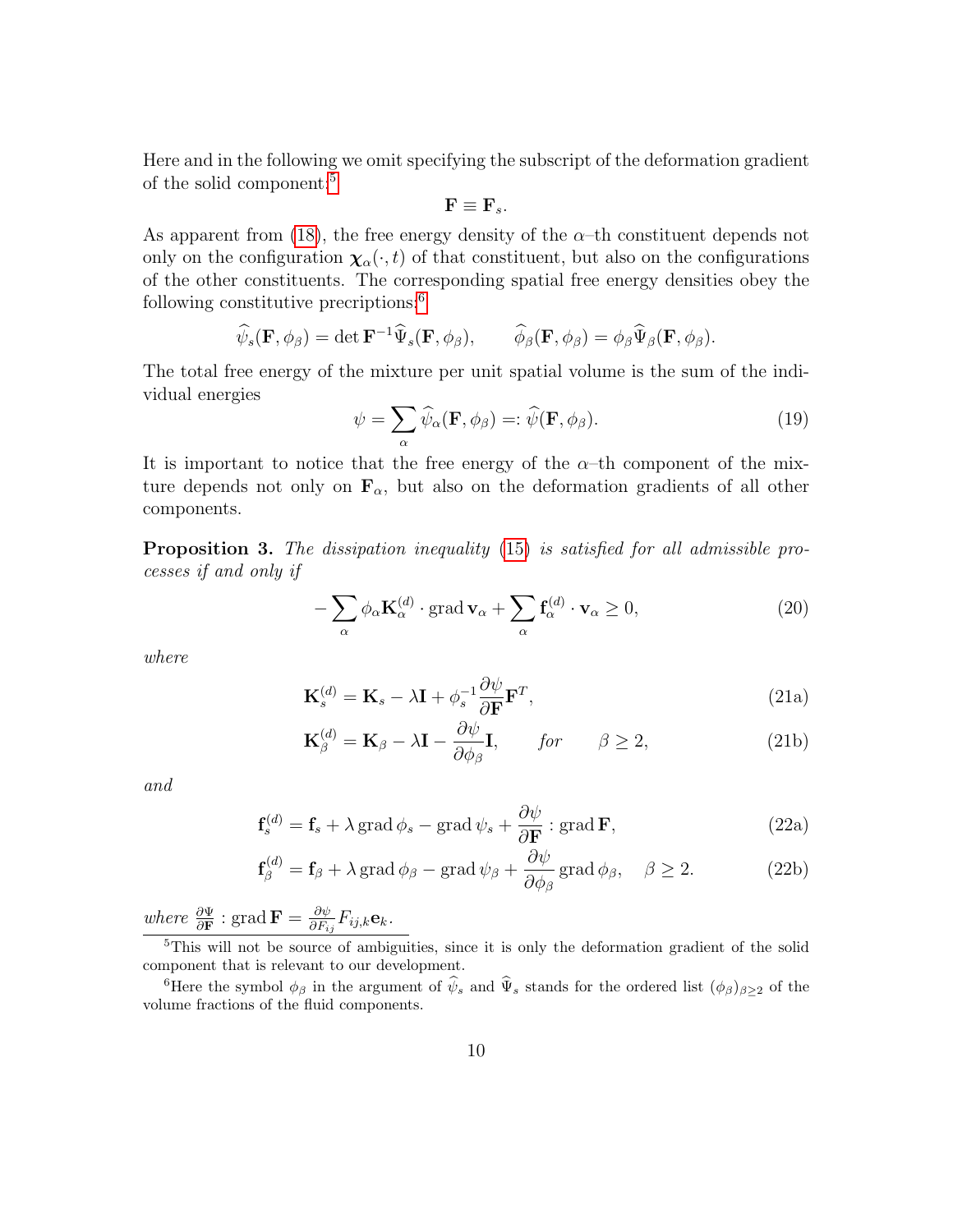Proof (sketch). A routine computation gives based on [\(3\)](#page-3-0), [\(10b\)](#page-2-0), and on the identity

$$
\operatorname{grad} \mathbf{v}_s = \dot{\mathbf{F}} \mathbf{F}^{-1},
$$

yields

$$
\sum_{\alpha} \dot{\psi}_{\alpha} = \sum_{\alpha} \frac{\partial \psi_{\alpha}}{\partial t} + \sum_{\alpha} \text{grad } \psi_{\alpha} \cdot \mathbf{v}_{\alpha}
$$
  
\n
$$
= \frac{\partial \psi}{\partial t} + \sum_{\alpha} \text{grad } \psi_{\alpha} \cdot \mathbf{v}_{\alpha}
$$
  
\n
$$
= \frac{\partial \psi}{\partial \mathbf{F}} \mathbf{F}^{T} \cdot \text{grad } \mathbf{v}_{s} - \sum_{\beta} \phi_{\beta} \frac{\partial \psi}{\partial \phi_{\beta}} \text{div } \mathbf{v}_{\beta}
$$
  
\n
$$
+ \text{grad } \psi_{s} \cdot \mathbf{v}_{s} - \frac{\partial \psi}{\partial \mathbf{F}} \cdot \text{grad } \mathbf{F}[\mathbf{v}_{s}]
$$
  
\n
$$
+ \sum_{\beta} (\text{grad } \psi_{\beta} - \frac{\partial \psi}{\partial \phi_{\beta}} \text{ grad } \phi_{\beta}) \cdot \mathbf{v}_{\beta}.
$$

Substitution into [\(15\)](#page-8-2) yields the thesis.

**Remark 3.** We notice that since  $\psi = \sum_{\alpha} \psi_{\alpha}$  and  $\sum_{\alpha} \phi_{\alpha} = 1$ , the energetic parts of the internal forces, defined by

$$
\mathbf{f}_{s}^{(e)} = -\lambda \operatorname{grad} \phi_{s} + \operatorname{grad} \psi_{s} - \frac{\partial \psi}{\partial \mathbf{F}} : \operatorname{grad} \mathbf{F}, \quad \text{and}
$$
\n
$$
\mathbf{f}_{\beta}^{(e)} = -\lambda \operatorname{grad} \phi_{\beta} + \operatorname{grad} \psi_{\beta} - \frac{\partial \psi}{\partial \phi_{\beta}} \operatorname{grad} \phi_{\beta}, \quad \beta \ge 2,
$$
\n(23)

add up to null:

$$
\sum_{\alpha} \mathbf{f}_{\alpha}^{(e)} = \mathbf{0}.\tag{24}
$$

**Remark 4.** The splitting [\(25\)](#page-10-0) can also be written as  $\mathbf{K}_{\alpha} = \mathbf{K}_{\alpha}^{(e)} + \mathbf{K}_{\alpha}^{(d)}$ , with

$$
\mathbf{K}_s^{(e)} = -\phi_s^{-1} \frac{\partial \psi}{\partial \mathbf{F}} \mathbf{F}^T + \lambda \mathbf{I},\tag{25a}
$$

$$
\mathbf{K}_{\beta}^{(e)} = \frac{\partial \psi}{\partial \phi_{\beta}} \mathbf{I} + \lambda \mathbf{I}, \qquad \text{for} \qquad \beta \ge 2, \tag{25b}
$$

the energetic parts of the chemical potential tensors.

<span id="page-10-0"></span> $\Box$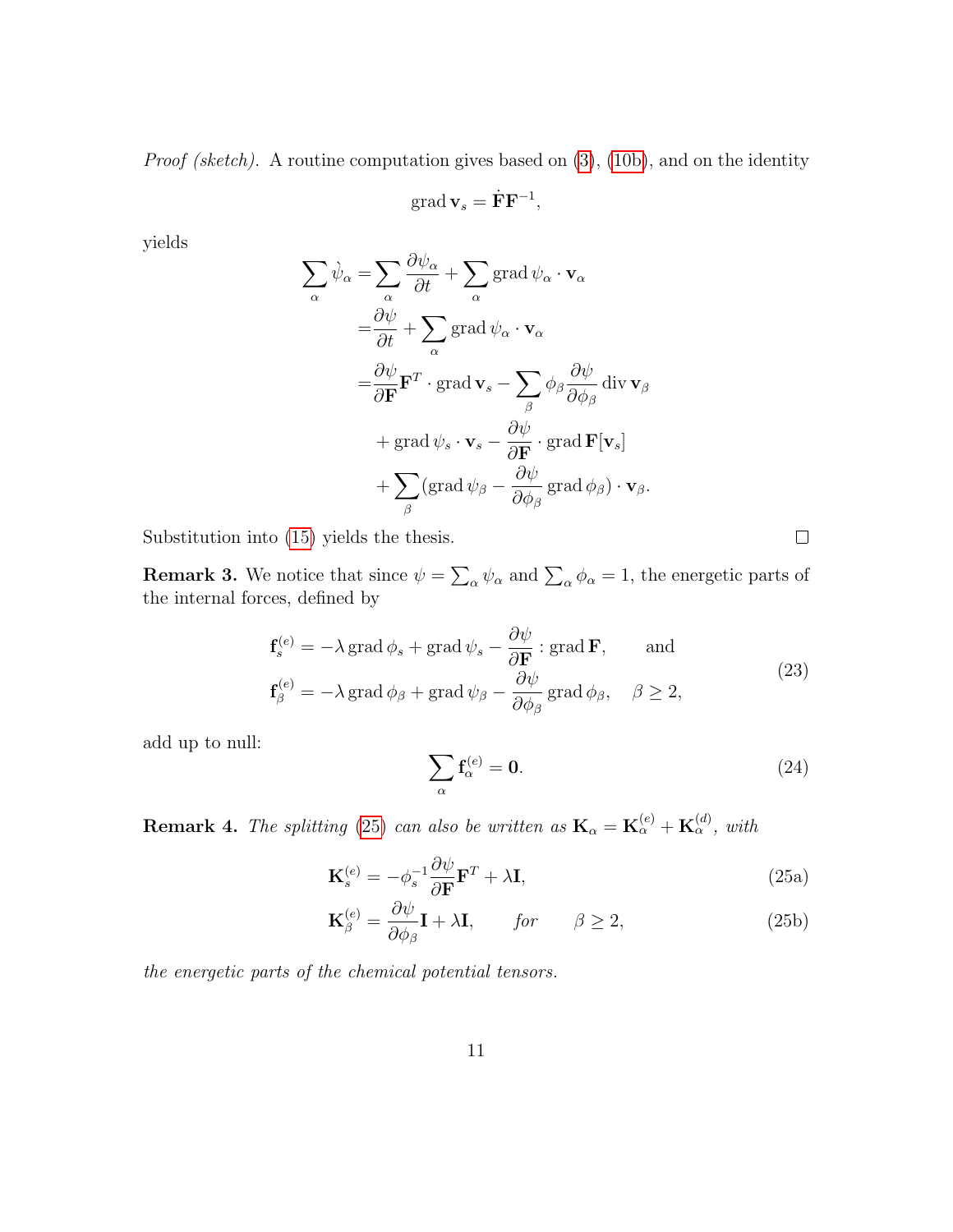**Remark 5** (Alternative expressions for the stresses). We note that, since  $\phi_{\alpha}$  =  $1/\det\mathbf{F}_\alpha,$  on letting  $\det\mathbf{F}_\alpha=J_\alpha,$  we can write

$$
\frac{\partial \phi_{\alpha}}{\partial \mathbf{F}_{\alpha}} = \frac{\partial J_{\alpha}^{-1}}{\partial \mathbf{F}_{\alpha}} = -J_{\alpha}^{-1} \mathbf{F}_{\alpha}^{-T} = -\phi_{\alpha} \mathbf{F}_{\alpha}^{-T},\tag{26}
$$

hence

$$
\frac{\partial(\phi_{\alpha}\Psi_{\alpha})}{\partial \mathbf{F}_{\alpha}}\mathbf{F}_{\alpha}^{T} = \phi_{\alpha}\frac{\partial\Psi_{\alpha}}{\partial \mathbf{F}_{\alpha}}\mathbf{F}_{\alpha}^{T} - \phi_{\alpha}\Psi_{\alpha}\mathbf{I}.
$$
\n(27)

We also notice that if  $\Psi_{\beta}$  depends on  $\mathbf{F}_{\alpha}$  only through the volume fraction  $\phi_{\alpha}$ , then

<span id="page-11-0"></span>
$$
\frac{\partial(\phi_{\beta}\Psi_{\beta})}{\partial \boldsymbol{F}_{\alpha}}\mathbf{F}_{\alpha}^{T} = -\phi_{\beta}\phi_{\alpha}\frac{\partial\Psi_{\beta}}{\partial\phi_{\alpha}}\boldsymbol{I}.
$$
\n(28)

From these observations, [\(34\)](#page-12-0) can be given the form

$$
\phi_s^{-1} \mathbf{T}_s = \frac{\partial \Psi_s}{\partial \mathbf{F}} \mathbf{F}^T - \left( \lambda + \sum_{\beta \ge 2} \phi_\beta \frac{\partial \Psi_s}{\partial \phi_\beta} \right) \mathbf{I} - \mathbf{K}_s^{(d)},\tag{29a}
$$

$$
\phi_{\beta}^{-1} \mathbf{T}_{\beta} = -\left(\lambda + \sum_{\alpha} \phi_{\alpha} \frac{\partial \Psi_{\alpha}}{\partial \phi_{\beta}}\right) \mathbf{I} - \mathbf{K}_{\beta}^{(d)}, \qquad \beta \ge 2. \tag{29b}
$$

In some applications, it is convenient to express the dependence of the free energy of the solid component in the form

$$
\widehat{\Psi}_{\alpha}(\mathbf{F}, \phi_{\beta}) = \overline{\Psi}_{\alpha}(\mathbf{F}, \phi_s, \phi_{\beta}).
$$
\n(30)

In these cases, the expression [\(29\)](#page-11-0) are replaced by

$$
\phi_s^{-1} \mathbf{T}_s = \frac{\partial \Psi_s}{\partial \mathbf{F}} \mathbf{F}^T - \left( \lambda + \sum_{\alpha} \phi_{\alpha} \frac{\partial \overline{\Psi}_{\alpha}}{\partial \phi_s} \right) \mathbf{I} - \mathbf{K}_s^{(d)},\tag{31}
$$

$$
\phi_{\beta}^{-1} \mathbf{T}_{\beta} = -\left(\lambda + \sum_{\alpha} \phi_{\alpha} \frac{\partial \overline{\Psi}_{\alpha}}{\partial \phi_{\beta}}\right) \mathbf{I} - \mathbf{K}_{\beta}^{(d)}, \qquad \beta \ge 2. \tag{32}
$$

The scalar field

$$
\pi_{\alpha} = \sum_{\alpha} \phi_{\alpha} \frac{\partial \overline{\Psi}_{\alpha}}{\partial \phi_{s}} \tag{33}
$$

is the *osmotic pressure of the*  $\alpha$ -th *component*.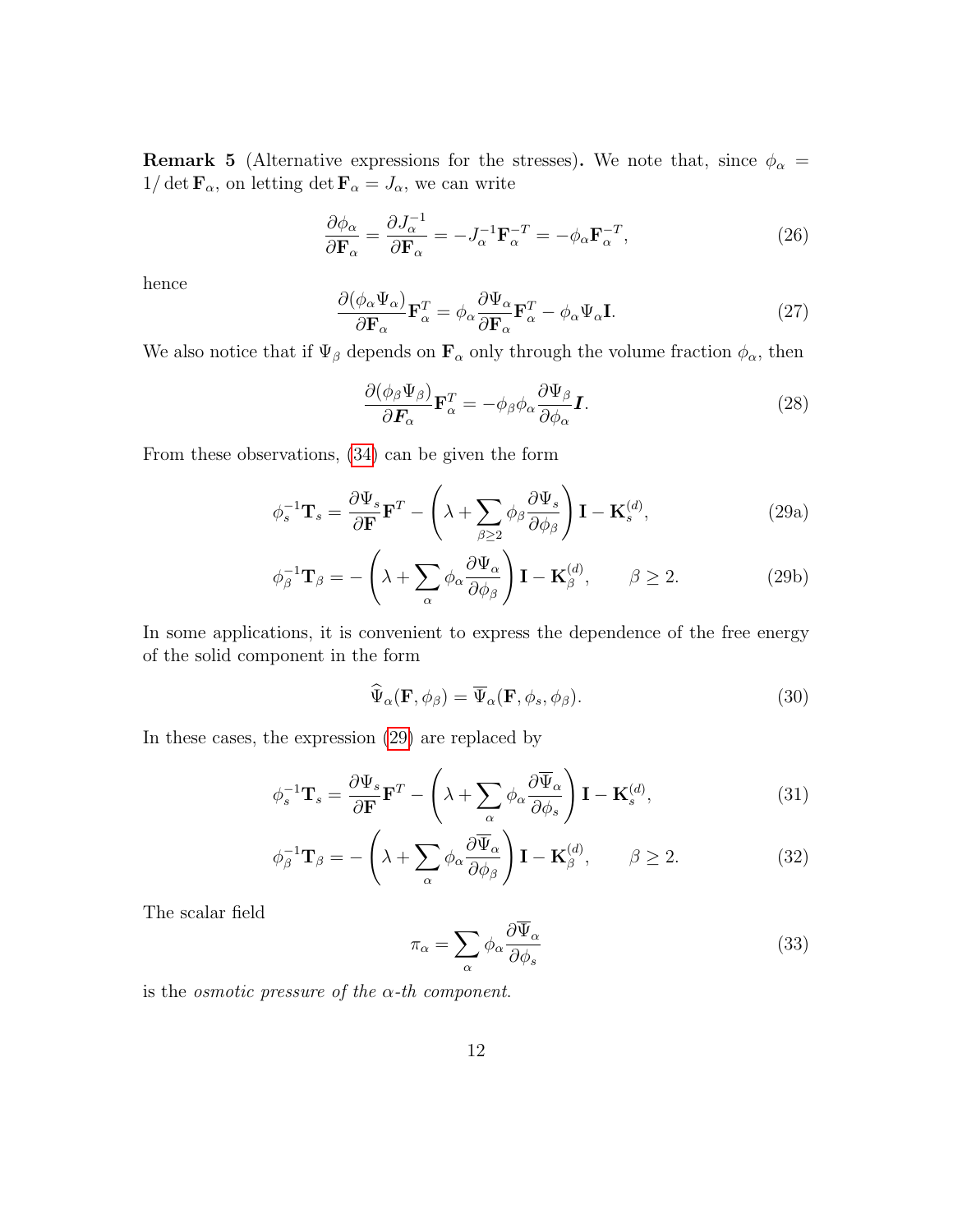#### 2.5.2 Reduced balance equations.

From definition [\(16\)](#page-8-3) of the chemical potential tensor we get the expression  $T_{\alpha}$  =  $-\phi_{\alpha}K_{\alpha} + \psi_{\alpha}I$  of the partial stress in terms of chemical potential tensor and partial free energy. Substitution of this expression into [\(25\)](#page-10-0) yields a set of reduced constitutive prescriptions for the stresses:

<span id="page-12-0"></span>
$$
\mathbf{T}_s = \frac{\partial \psi}{\partial \mathbf{F}} \mathbf{F}^T + \phi_s (\Psi_s - \lambda) \mathbf{I} - \phi_s \mathbf{K}_s^{(d)},
$$
\n(34a)

$$
\mathbf{T}_{\beta} = -\phi_{\beta} \frac{\partial \psi}{\partial \phi_{\beta}} \mathbf{I} + \phi_{\beta} (\Psi_{\beta} - \lambda) \mathbf{I} - \phi_{\beta} \mathbf{K}_{\beta}^{(d)}.
$$
 (34b)

These prescriptions, when substituted along with [\(22\)](#page-9-2) into the equilibrium equations [\(7\)](#page-4-0) yield

<span id="page-12-4"></span>
$$
\operatorname{div} \frac{\partial \psi}{\partial \mathbf{F}} \mathbf{F}^T - \phi_s \operatorname{grad} \lambda + \frac{\partial \psi}{\partial \mathbf{F}} : \operatorname{grad} \mathbf{F} + \mathbf{b}_s = \mathbf{f}_s^{(d)} + \operatorname{div} \left( \phi_s \mathbf{K}_s^{(d)} \right)
$$
(35a)

$$
- \phi_{\beta} \operatorname{grad} \left( \frac{\partial \psi}{\partial \phi_{\beta}} + \lambda \right) + \frac{\partial \psi}{\partial \phi_{\beta}} \operatorname{grad} \phi_{\beta} + \mathbf{b}_{\beta} = \mathbf{f}_{\beta}^{(d)} + \operatorname{div} \left( \phi_{\beta} \mathbf{K}_{\beta}^{(d)} \right). \tag{35b}
$$

## 2.5.3 Alternative format for the reduced balance equations.

From the condition  $\sum_{\alpha} \mathbf{f}_{\alpha} = \mathbf{0}$  (which we recall is a consequence of frame indifference of the internal power) and from [\(22\)](#page-9-2) we find  $\sum_{\alpha} f_{\alpha}^{(d)} = 0$ . It is convenient to write both the equilibrium equations and the reduced dissipation inequality in a form that does not involve  $f_s$  explicitly. As to the equilibrium equations, this is done by adding the equations [\(35b\)](#page-2-0) to [\(35a\)](#page-2-2) to get:<sup>[7](#page-12-1)</sup>

<span id="page-12-2"></span>
$$
\operatorname{div}\left(\frac{\partial\psi}{\partial\mathbf{F}}\mathbf{F}^T + \psi\mathbf{I} - \sum_{\beta}\phi_{\beta}\frac{\partial\psi}{\partial\phi_{\beta}}\right) - \operatorname{grad}\lambda + \mathbf{b} = \operatorname{div}\left(\sum_{\alpha}\phi_{\alpha}\mathbf{K}_{\alpha}^{(d)}\right) \tag{36a}
$$

$$
-\phi_{\beta}\operatorname{grad}\left(\frac{\partial\psi}{\partial\phi_{\beta}}+\lambda\right)+\mathbf{b}_{\beta}=\mathbf{f}_{\beta}^{(d)}+\operatorname{div}\left(\phi_{\beta}\mathbf{K}_{\beta}^{(d)}\right).
$$
 (36b)

The reduced dissipation inequality, on the other hand, is equivalent to

<span id="page-12-3"></span>
$$
-\sum_{\alpha} \phi_{\alpha} \mathbf{K}_{\alpha}^{(d)} \cdot \text{grad } \mathbf{v}_{\alpha} + \sum_{\beta} \mathbf{f}_{\beta}^{(d)} \cdot (\mathbf{v}_{\beta} - \mathbf{v}_{s}) \ge 0. \tag{37}
$$

<span id="page-12-1"></span><sup>7</sup>Note that  $\frac{\partial \psi}{\partial \mathbf{F}}$ : grad  $\mathbf{F} + \sum_{\beta} \frac{\partial \psi}{\partial \phi_{\beta}}$  grad  $\phi_{\beta} =$  grad  $\psi = \text{div}(\psi \mathbf{I})$ .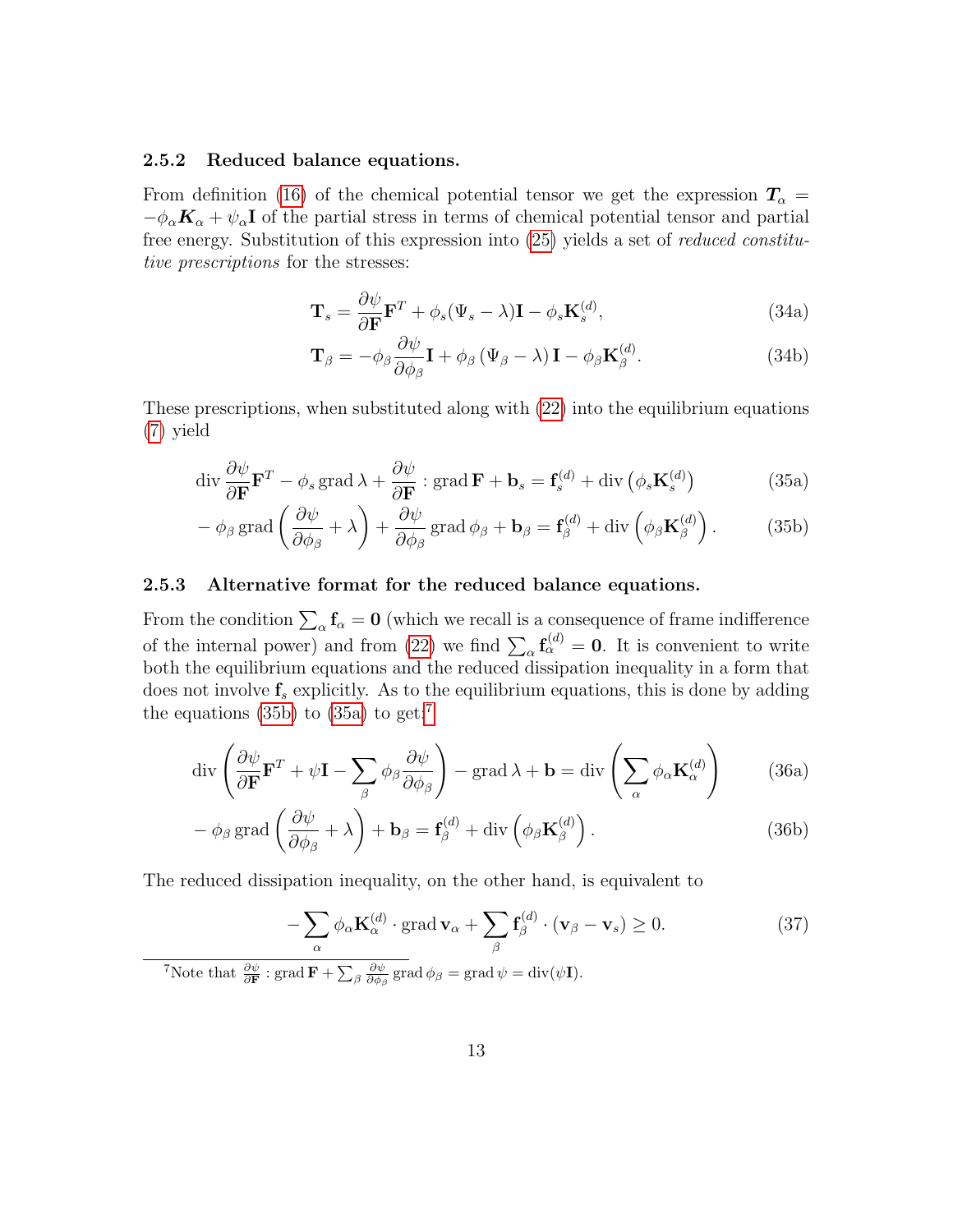**Remark 6.** The weighted sum  $\psi = \sum_{\alpha} \phi_{\alpha} \Psi_{\alpha}$  represents the free energy per unit volume of the mixture. It is immediately seen that the total Cauchy stress  $T =$  $\sum_{\alpha} \mathbf{T}_{\alpha}$  depends only on  $\psi$ . Indeed, from [\(34\)](#page-12-0) we have:<sup>[8](#page-13-0)</sup>

$$
\mathbf{T} := \sum_{\alpha} \mathbf{T}_{\alpha} = \frac{\partial \psi}{\partial \mathbf{F}} \mathbf{F}^{T} + (\psi - \lambda) \mathbf{I} - \sum_{\beta} \phi_{\beta} \frac{\partial \psi}{\partial \phi_{\beta}} - \sum_{\alpha} \phi_{\alpha} \mathbf{K}_{\alpha}^{(d)}.
$$
 (38)

If we add the partial balances [\(7\)](#page-4-0) and we use the fact that the internal forces add up to null, we obtain

$$
-\operatorname{div} \mathbf{T} = \mathbf{b},\tag{39}
$$

which coincides with [\(36\)](#page-12-2). In the case of a body made of a single incompressible constituent, the above equation reduces to

$$
\mathbf{T} = \frac{\partial \psi}{\partial \mathbf{F}} \mathbf{F}^T + (\psi - \lambda) \mathbf{I}.
$$
 (40)

In this case the referential and spatial energies coincide, because the Jacobian of the deformation map is equal to 1, and so we recover the standard constitutive equation.

## 2.5.4 Evolution equations.

It is immediate from Proposition [3](#page-9-3) that constitutive equations consistent with the dissipation inequality [\(37\)](#page-12-3) are

$$
\mathbf{K}_{\alpha}^{(d)} = \mathbf{0},\tag{41a}
$$

$$
\mathbf{f}_{\beta}^{(d)} = \phi_{\beta} k_{\beta} (\mathbf{v}_{\beta} - \mathbf{v}_{s}), \qquad k_{\beta} = \widehat{k}_{\beta} (\phi_{2}, \dots, \phi_{n}). \tag{41b}
$$

This choice models a mixture of an incompressible elastic solid and  $N-1$  incompressible inviscid fluids. In particular, the chemical potential tensors of the fluids are  $\mathbf{K}_{\beta} = \mu_{\beta} \mathbf{I}$ , where

$$
\mu_{\beta} = -(\lambda + p_{\beta}), \qquad p_{\beta} := \frac{\partial \psi}{\partial \phi_{\beta}}.
$$
\n(42)

The fields  $p<sub>\beta</sub>$  are called *partial pressures*. The following system governing the evolution of the mixture is arrived at:

$$
\operatorname{div}\left(\frac{\partial\psi}{\partial\mathbf{F}}\mathbf{F}^T + \psi\mathbf{I} - \sum_{\beta}\phi_{\beta}\frac{\partial\psi}{\partial\phi_{\beta}}\right) - \operatorname{grad}\lambda + \mathbf{b} = \mathbf{0},\tag{43a}
$$

$$
k_{\beta}(\mathbf{v}_{\beta} - \mathbf{v}_{s}) = -\operatorname{grad}(p_{\beta} + \lambda). \tag{43b}
$$

A couple of remarks are in order:

<span id="page-13-0"></span><sup>8</sup>See also Eq. 3.22 of Bowen's paper [\[4\]](#page-23-0), where the total stress is called the *inner part of the* stress and is denoted by  $T_I$ .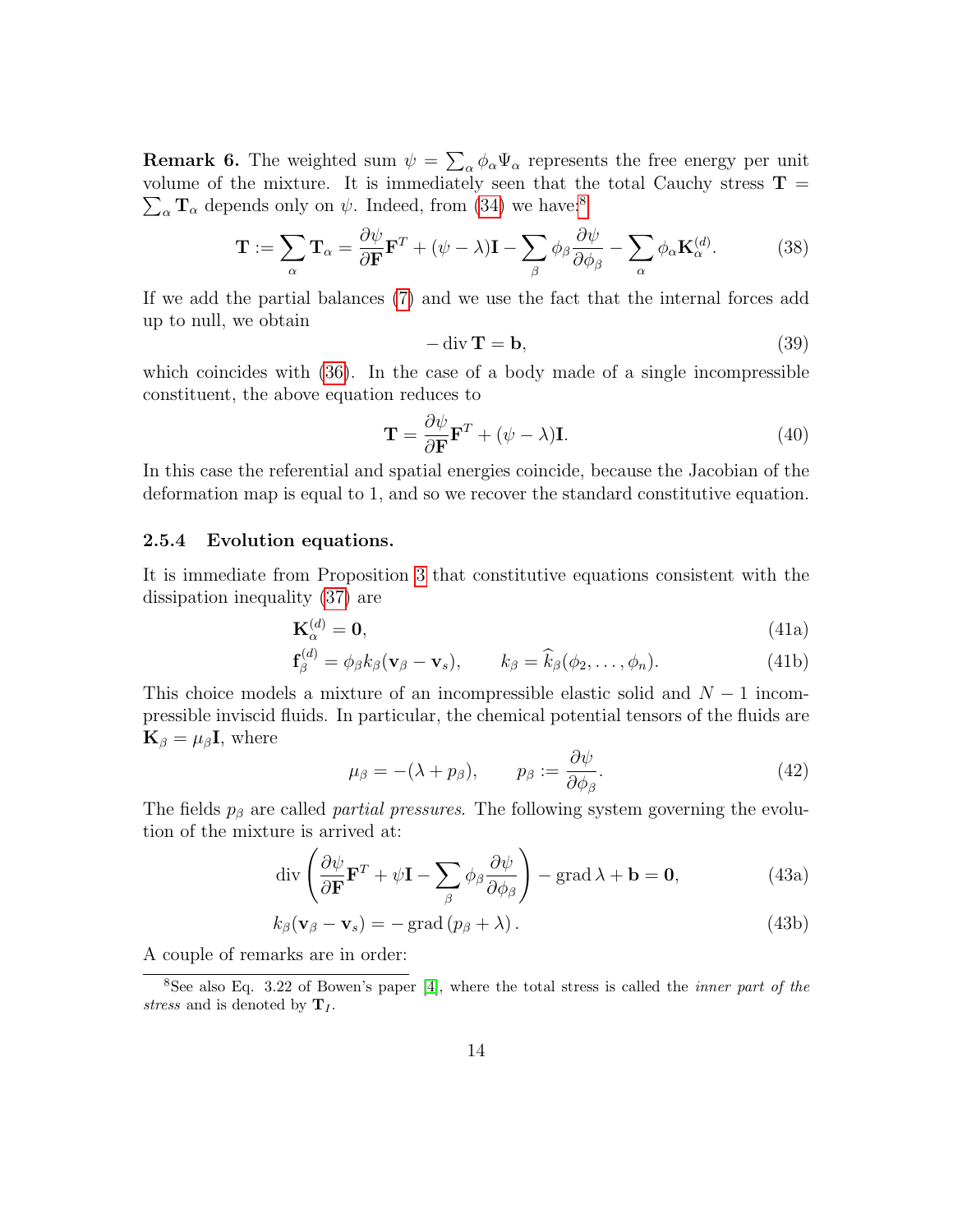- the evolution equations [\(35\)](#page-12-4) do not depend on how the total free energy  $\psi$ splits into its addenda  $\psi_{\alpha}$ ;
- however, the boundary conditions in terms of stresses depend on such splitting. Thus how one chooses this splitting has relevant physical consequences;

Remark 7. In continuum mechanics a loading environment is modeled by prescribing boundary conditions of traction. These conditions are translated in terms of stress through the Cauchy relation (see  $(8)$ ), regardless what the constitutive prescription for the stress be. Once the constitutive equation for the free energy is provided, these conditions lead to a precise mathematical statement through a sequence of steps free of ambiguity. For a superposition of continua, however, there is ambiguity concerning the expression of the partial stresses because of the manifold of choices for the free energies of the individual components. As a result, the same set of boundary conditions of traction type will lead to different mathematical statements concerning boundary conditions, according to what choice has been made for the free energies.

### 2.5.5 Ascribing the entire free energy to the solid constituent.

In this case  $\psi_{\beta} = 0$  for all  $\beta = 2, \ldots, N$ . The total spatial free energy coincides with that of the solid constituent:

$$
\psi(\mathbf{F},\phi_{\beta})=\psi_s(\mathbf{F},\phi_{\beta})=\phi_s\Psi_s(\mathbf{F},\phi_{\beta})=(\mathrm{det}\mathbf{F})^{-1}\Psi_s(\mathbf{F},\phi_{\beta}).
$$

Then

$$
\frac{\partial \psi}{\partial \mathbf{F}} \mathbf{F}^T = (\det \mathbf{F})^{-1} \frac{\partial \Psi_s}{\partial \mathbf{F}} \mathbf{F}^T - \psi_s.
$$

Therefore, the Cauchy stress of the solid constituent is

$$
\mathbf{T}_s = \phi_s \frac{\partial \Psi_s}{\partial \mathbf{F}} \mathbf{F}^T - \phi_s \lambda \mathbf{I}.
$$

Moreover, the partial pressures are given by:

$$
p_{\beta}=\phi_s\frac{\partial \Psi_s}{\partial \phi_{\beta}}
$$

and the Cauchy stress of the fluid constituent  $\beta$  is

$$
\mathbf{T}_{\beta} = -\phi_{\beta}(p_{\beta} + \lambda)\mathbf{I}, \qquad .
$$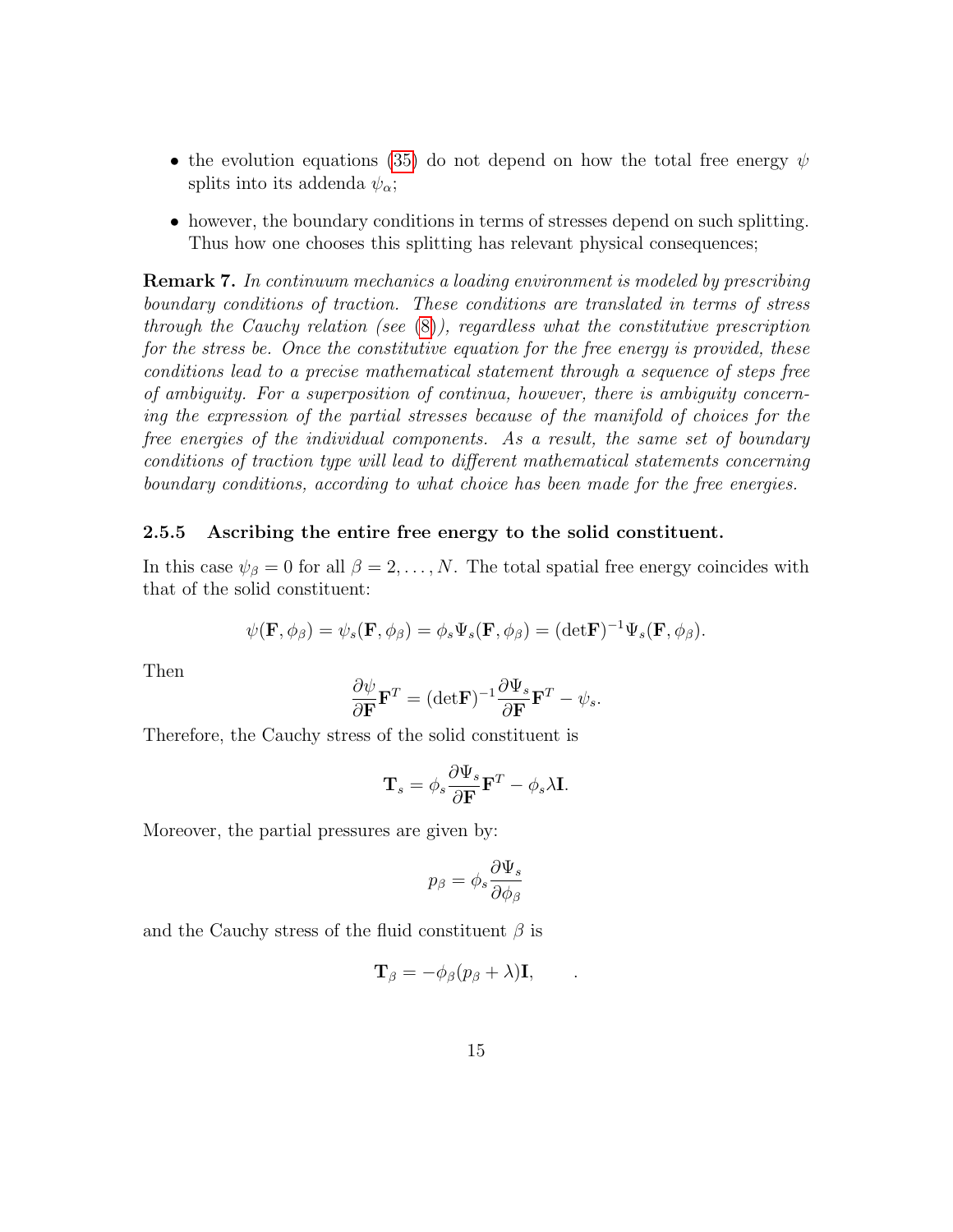The total Cauchy stress is therefore:

<span id="page-15-1"></span>
$$
\mathbf{T} = \sum_{\alpha} \mathbf{T}_{\alpha} = \phi_{s} \frac{\partial \Psi_{s}}{\partial \mathbf{F}} \mathbf{F}^{T} - \left( \sum_{\beta} \phi_{\beta} p_{\beta} + \lambda \right) \mathbf{I}
$$
(44)

Note that we can write

$$
\mathbf{T}_{\beta} = -\phi_{\beta} q_{\beta} \mathbf{I}, \qquad q_{\beta} = p_{\beta} + \lambda.
$$

# 2.6 The special case of two constituents with  $\psi_{\beta}=0$ .

### 2.6.1 Spatial description

When the number of fluid constituents reduces to 1, the volumetric constraint  $(11)$ yields  $\phi_f = 1 - \phi_s$ , and hence, because of [\(12\)](#page-6-2),  $\phi_f = (\text{det} \mathbf{F} - 1)/\text{det} \mathbf{F}$ . Thus without loss of generality one can assume that  $\Psi_s$  does not depend on  $\phi_f$ <sup>2</sup>

$$
\frac{\partial \Psi_s}{\partial \phi_f} = 0.
$$

In this case, one has one more reason to think of the free energy as entirely pertaining to the solid constituent and assume  $\psi_f = 0$ . In this special case, the constitutive equation [\(44\)](#page-15-1) delivering the total stress takes the form

$$
\mathbf{T} = \phi_s \frac{\partial \Psi_s}{\partial \mathbf{F}} \mathbf{F}^T - \lambda \mathbf{I},
$$

and the partial pressure  $p_f$  vanishes. The motion equation of the fluid constituent [\(35b\)](#page-2-0) becomes

<span id="page-15-2"></span>
$$
k_f(\mathbf{v}_f - \mathbf{v}_s) = -\operatorname{grad}\lambda. \tag{45}
$$

# 3 An alternative expression of the internal power and for the dissipation inequality

In this section we show that the power expenditure within the setting of theories based on interacting continua  $\begin{bmatrix} 4 \\ 5 \end{bmatrix}$  and within the setting of a single continuum

$$
\widetilde{\Psi}_s(\mathbf{F}) := \widehat{\Psi}_s\left(\mathbf{F}, \frac{\det \mathbf{F} - 1}{\det \mathbf{F}}\right).
$$

<span id="page-15-0"></span><sup>&</sup>lt;sup>9</sup>If this is not the case, one can introduce the constitutive mapping: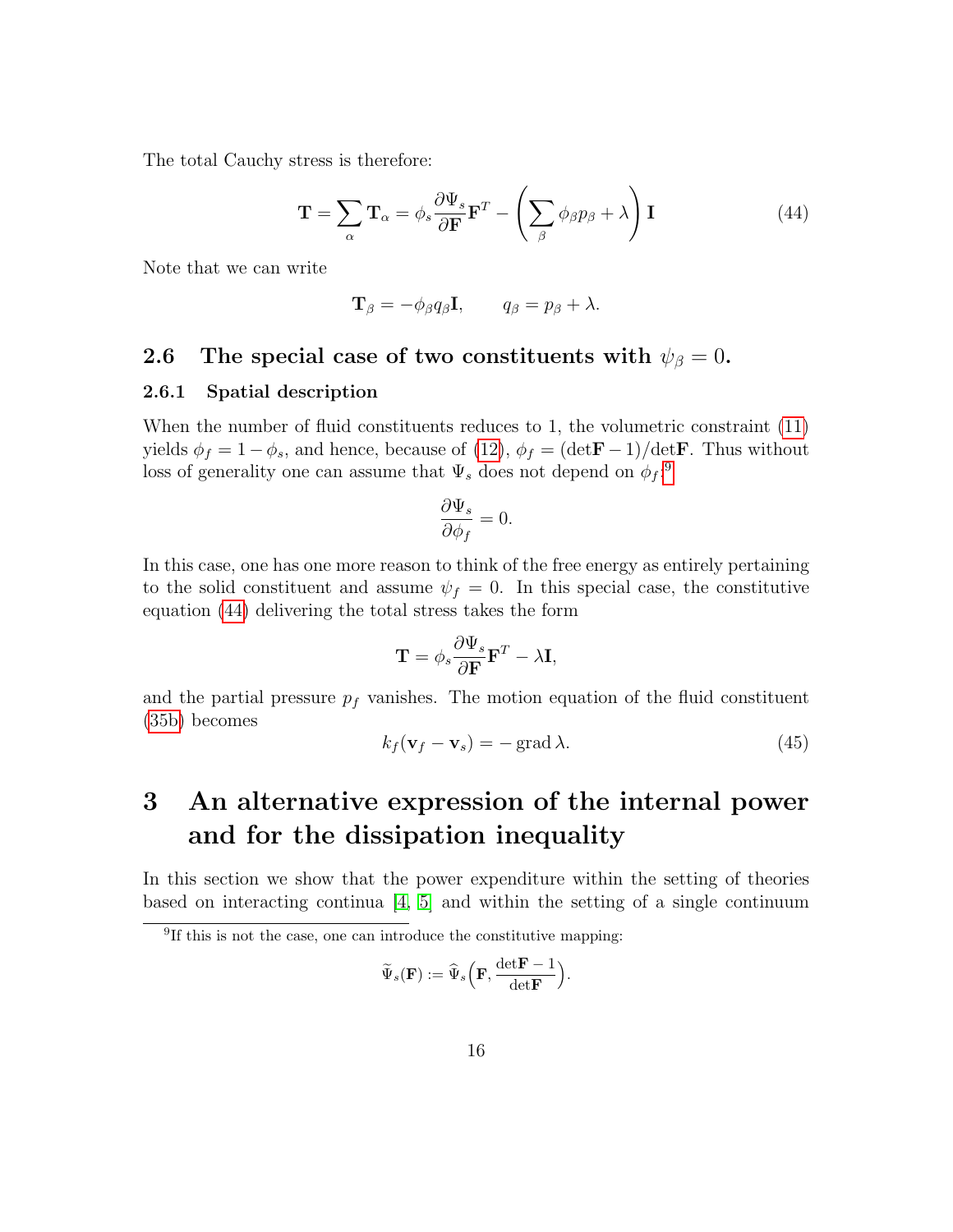with microstructure [\[8\]](#page-23-5) according to Biot's approach are equivalent, provided that the two power functionals are evaluated at states that are compatibile with the balance equations.

## 3.1 The dissipation inequality for a two–component mixture.

Again, consider a situation when there is only one fluid constituent and the free energy of the mixture (including the interaction energy) is ascribed entirely to the solid constituent, that is to say,  $\psi_f = 0$ . In this case, the dissipation inequality for a fixed spatial region  $\Omega$  is

$$
\frac{\mathrm{d}}{\mathrm{d}t} \int_{\Omega} \psi_s + \int_{\partial \Omega} \psi_s \mathbf{v}_s \cdot \mathbf{n} \le \int_{\Omega} \left( \mathbf{T}_s \cdot \text{grad } \mathbf{v}_s + \mathbf{T}_f \cdot \text{grad } \mathbf{v}_f + \mathbf{f}_s \cdot \mathbf{v}_s + \mathbf{f}_f \cdot \mathbf{v}_f \right). \tag{46}
$$

For the reader's sake we recall the following facts:

•  $\psi_s$  denotes the free energy of the solid constituent per unit spatial volume. Such quantity is related to the corresponding free energy density  $\Psi_s$  per unit referential volume of the solid constituent by

$$
\psi_s = \phi_s \Psi_s,
$$

where  $\phi_s = 1/\det \mathbf{F}$  is the volume fraction of the solid constituent.

•  $\mathbf{T}_s$  and  $\mathbf{T}_f$  are the partial Cauchy stresses of the solid and of the fluid, and

$$
\mathbf{T}=\mathbf{T}_s+\mathbf{T}_f
$$

is the total stress.

- the fluid stress is  $T_f = -\phi_f \lambda I$ , where  $\phi_f$  is the fluid volume fraction and  $\lambda$  is the Lagrange multiplier associated to the incompressibility constraint.
- $-f_s$  and  $-f_f$  are the body forces acting on each continuum due to the interaction with the other continuum.
- under the assumption that external body forces vanish, the principle of virtual powers entails a balance equation

$$
-\mathop{\mathrm{div}}\nolimits\mathbf{T}_{\alpha}+\mathbf{f}_{\alpha}=\mathbf{0}
$$

for each constituent  $\alpha = 1, 2$ .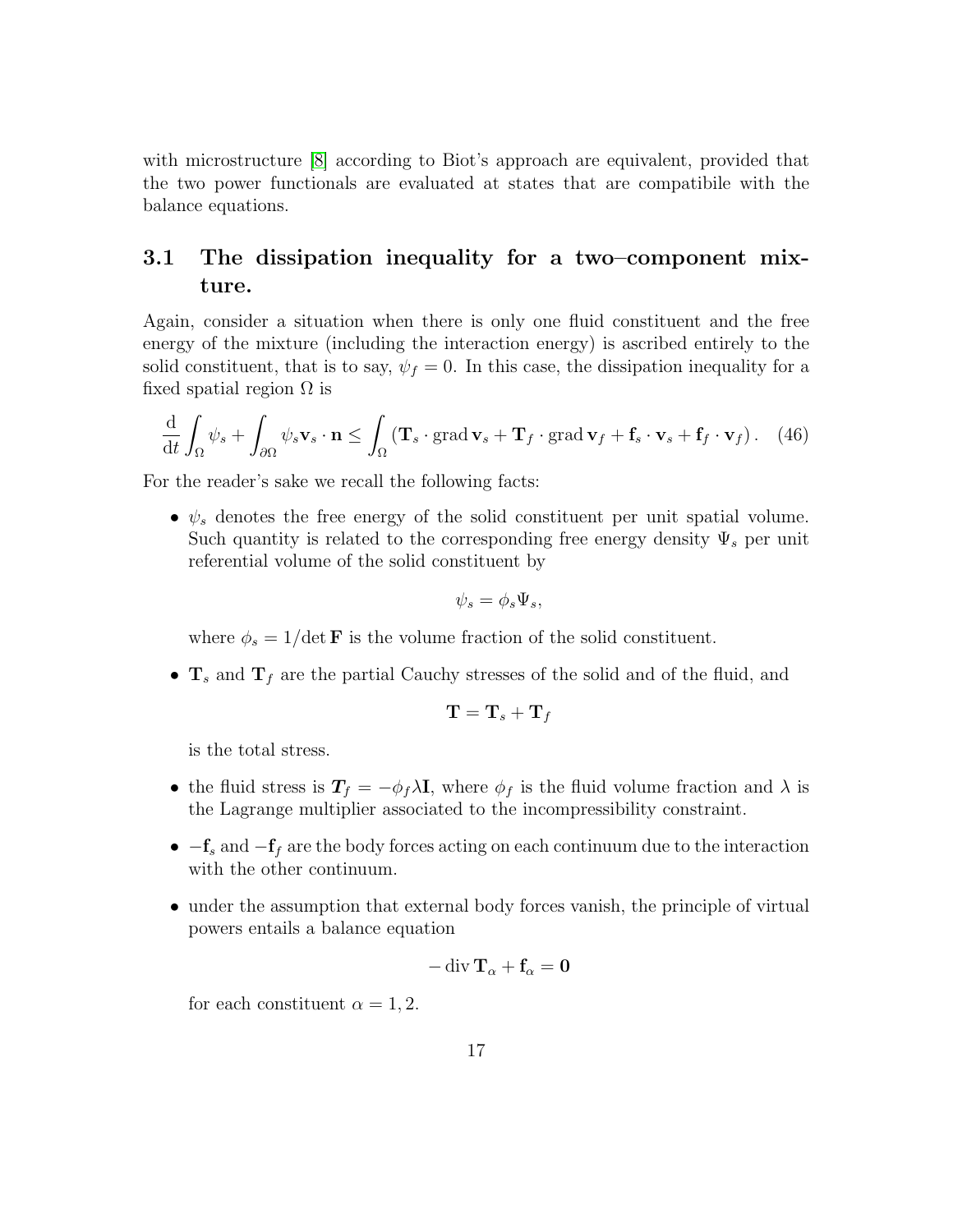• invariance of the internal power with respect to superposition of translation fields entails that the interaction forces add up to null:  $f_f + f_s = 0$ , so that the dissipation inequality can be rewritten as

<span id="page-17-0"></span>
$$
\frac{\mathrm{d}}{\mathrm{d}t} \int_{\Omega} \psi_s + \int_{\partial \Omega} \psi_s \mathbf{v}_s \cdot \mathbf{n} \le \int_{\Omega} \left( \mathbf{T}_s \cdot \text{grad } \mathbf{v}_s + \mathbf{T}_f \cdot \text{grad } \mathbf{v}_f + \mathbf{f}_f \cdot (\mathbf{v}_f - \mathbf{v}_s) \right). \tag{47}
$$

## 3.2 The molar flux and the molar chemical potential.

Now, we perform a sequence of formal manipulations to rewrite the right–hand side of the dissipation inequality:

$$
\mathscr{W}_{\text{int}}(\Omega)[\mathbf{v}_s, \mathbf{v}_f] = \int_{\Omega} (\mathbf{T}_s \cdot \text{grad } \mathbf{v}_s + \mathbf{T}_f \cdot \text{grad } \mathbf{v}_f + \mathbf{f}_f \cdot (\mathbf{v}_f - \mathbf{v}_s))
$$
  
= 
$$
\int_{\Omega} (\mathbf{T}_s + \mathbf{T}_f) \cdot \text{grad } \mathbf{v}_s + \mathbf{T}_f \cdot \text{grad}(\mathbf{v}_f - \mathbf{v}_s) + \mathbf{f}_f \cdot (\mathbf{v}_f - \mathbf{v}_s))
$$

(on recalling the identity  $\mathrm{div}\, \mathbf{T}_f = \mathbf{f}_f$  and on setting  $\mathbf{T} = \mathbf{T}_s + \mathbf{T}_f)$ 

$$
= \int_{\Omega} \mathbf{T} \cdot \text{grad } \mathbf{v}_s + \int_{\partial \Omega} \mathbf{T}_f \mathbf{n} \cdot (\mathbf{v}_f - \mathbf{v}_s)
$$

(on defining the molar flux of fluid relative to the solid  $\mathbf{h} = (\phi_f/v)(\mathbf{v}_f - \mathbf{v}_s)$ , where  $v$  is the molar volume)

$$
= \int_{\Omega} \mathbf{T} \cdot \text{grad } \mathbf{v}_s + \int_{\partial \Omega} \frac{v}{\phi_f} \mathbf{T}_f \mathbf{n} \cdot \mathbf{h}
$$

(on recalling that  $\mathbf{T}_f = -\phi_f \lambda \mathbf{I}$  for the fluid constituent)

$$
= \int_{\Omega} \mathbf{T} \cdot \text{grad } \mathbf{v}_s - \int_{\partial \Omega} v \lambda \mathbf{h} \cdot \mathbf{n}
$$

(on introducing the molar chemical potential  $\mu = v\lambda$ )

$$
= \int_{\Omega} \mathbf{T} \cdot \operatorname{grad} \mathbf{v}_s - \int_{\partial \Omega} \mu \mathbf{h} \cdot \mathbf{n}.
$$

We have thus proved the following result.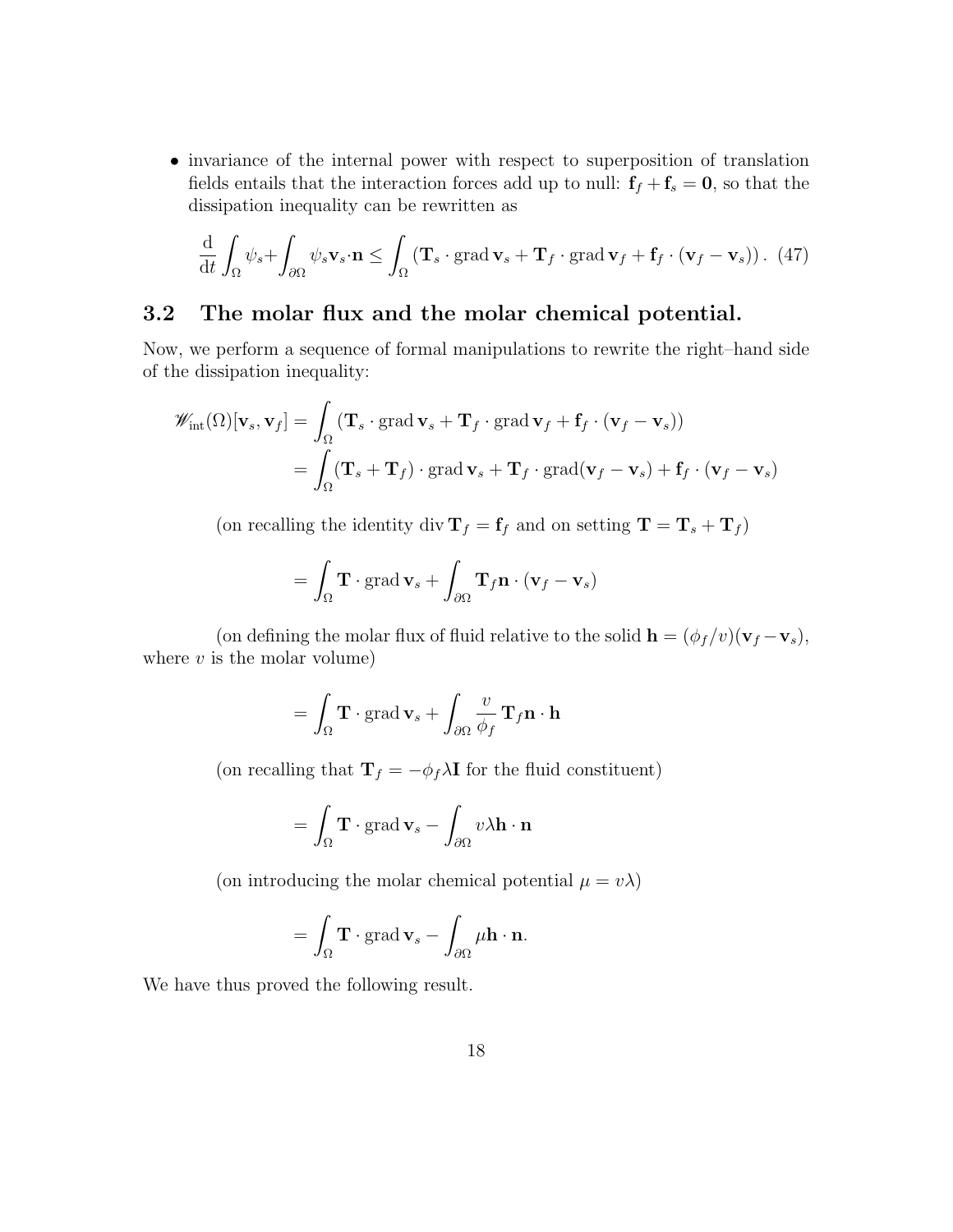**Proposition 4.** The dissipation inequality [\(47\)](#page-17-0) is equivalent to

$$
\frac{\mathrm{d}}{\mathrm{d}t} \int_{\Omega} \psi_s + \int_{\partial \Omega} \psi_s \mathbf{v}_s \cdot \mathbf{n} \le \int_{\Omega} \mathbf{T} \cdot \text{grad } \mathbf{v}_s - \int_{\partial \Omega} \mu \mathbf{h} \cdot \mathbf{n}.\tag{48}
$$

where, if v the molar volume of the fluid molecules, then

<span id="page-18-1"></span>
$$
\mathbf{h} = (\phi_f/v)(\mathbf{v}_f - \mathbf{v}_s)
$$

is the molar flux of fluid relative to the solid, and

 $\mu = v\lambda$ 

is the molar chemical potential of the fluid.

Remark 8. The ratio

$$
c = \phi_f/v \tag{49}
$$

is the spatial concentraion (number of moles) of fluid per unit volume.

## 3.3 Recovering the dissipation inequality of the homogenized solid

Next, consider a time-dependent spatial region  $\Omega(t)$  that convects with the solid:

 $\Omega(t) = \chi_s(\mathcal{P}_s,t)$  for some body part  $\mathcal{P}_s$  of the solid,

and coincides with  $\Omega$  at a given time  $t_0$ :

<span id="page-18-0"></span>
$$
\Omega(t_0)=\Omega.
$$

It is standard to establish that, at time  $t_0$ ,

$$
\frac{\mathrm{d}}{\mathrm{d}t} \int_{\Omega} \psi_s + \int_{\partial \Omega} \psi_s \mathbf{v}_s \cdot \mathbf{n} = \frac{\mathrm{d}}{\mathrm{d}t} \int_{\Omega(t)} \psi_s = \int_{\Omega} \phi_s \dot{\Psi}_s. \tag{50}
$$

Thus, the dissipation inequality can be given the form

$$
\int_{\Omega} \phi_s \dot{\Psi}_s \le \int_{\Omega} \mathbf{T} \cdot \text{grad } \mathbf{v}_s + \int_{\partial \Omega} \mu \mathbf{h} \cdot \mathbf{n}.
$$
\n(51)

Using [\(51\)](#page-18-0), it is now straightforward to prove the next proposition, which yields the dissipation inequality used in [\[8\]](#page-23-5), where the mixture is treated as a single solid.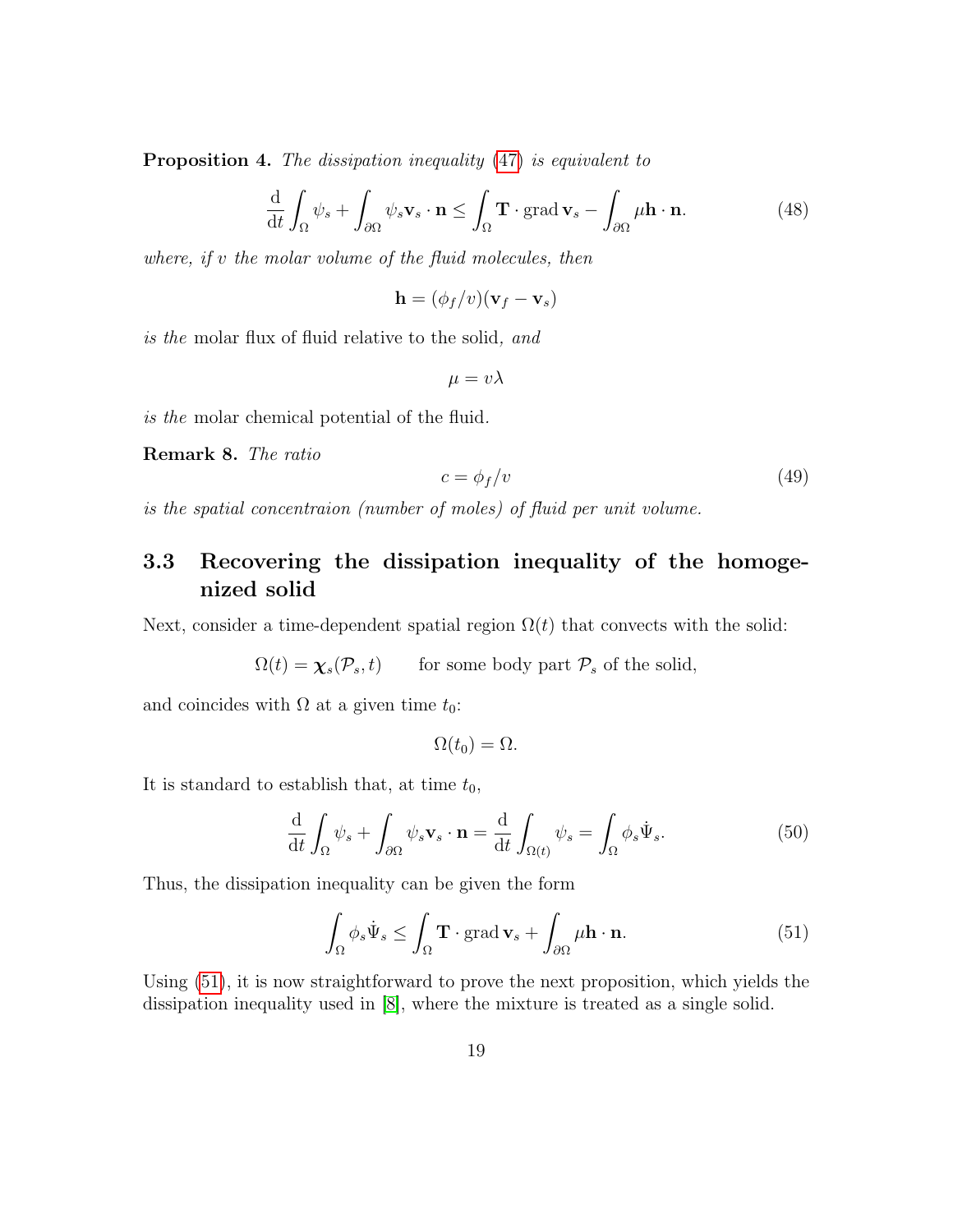**Proposition 5.** Satisfaction of the the dissipation inequality [\(48\)](#page-18-1) for every spatial control volume  $\Omega$  engaged by the solid component is equivalent to asking that, for each body part  $P_s$  of the solid,

$$
\int_{\mathcal{P}_s} \dot{\Psi}_s \le \int_{\mathcal{P}_s} \mathbf{T}_R \cdot \text{grad}_R \mathbf{v}_s + \int_{\partial \mathcal{P}_s} \mu \mathbf{h}_R \cdot \mathbf{n}_R,\tag{52}
$$

where

$$
\mathbf{T}_R = \mathbf{T} \mathbf{F}^{\star} = (\det \mathbf{F}) \mathbf{T} \mathbf{F}^{-\mathsf{T}}, \qquad \mathbf{h}_R = (\mathbf{F}^{\star})^{\mathsf{T}} \mathbf{h} = (\det \mathbf{F}) \mathbf{F}^{-1} \mathbf{h}.
$$
 (53)

are, respectively, the referential stress and the referential flux,  $\text{grad}_R$  denotes the referential gradient and  $\mathbf{n}_R$  is the outward unit normal to  $\mathcal{P}_s$ .

## 3.4 Referential form of the motion equation of the fluid constituent.

Recalling the identity

<span id="page-19-0"></span>
$$
\operatorname{grad}_R \lambda = \mathbf{F}^T \operatorname{grad} \lambda.
$$

we can write the spatial form of the motion equation [\(45\)](#page-15-2) as

$$
-\operatorname{grad}_R \lambda - k_f (\det \mathbf{F})^{-1} \mathbf{F}^T \mathbf{F} \mathbf{h}_R = \mathbf{0}.
$$

This yields the following relation for the referential flux:

$$
\mathbf{h}_R = -k_f^{-1} (\det \mathbf{F}) (\mathbf{F}^T \mathbf{F})^{-1} \operatorname{grad}_R \lambda = -(vk_f)^{-1} (\det \mathbf{F}) (\mathbf{F}^T \mathbf{F})^{-1} \operatorname{grad}_R \mu.
$$
 (54)

This relation that agrees with the constitutive equation for the flux adopted in [\[8\]](#page-23-5). There is an important difference, however: according to  $[8]$ ,  $(54)$  is a constitutive equation. In our case, it is the consequence of an equilibrium equation.

# 4 Comparison with a theory describing perfusion in a porous matrix

The virtual-power format for poromechanics offered in [\[7\]](#page-23-10), which has been proposed to describe perfusion and adsorption in a porous matrix, may be interpreted as being partway between the Biot-type framework and theories based on interacting continua. In accordance with Biot's point of view, the solid constituent plays a predominant role, since its reference configuration is used as the *background* on which all phenomena are described. On the other hand, as in the theory of superposed continua: (i)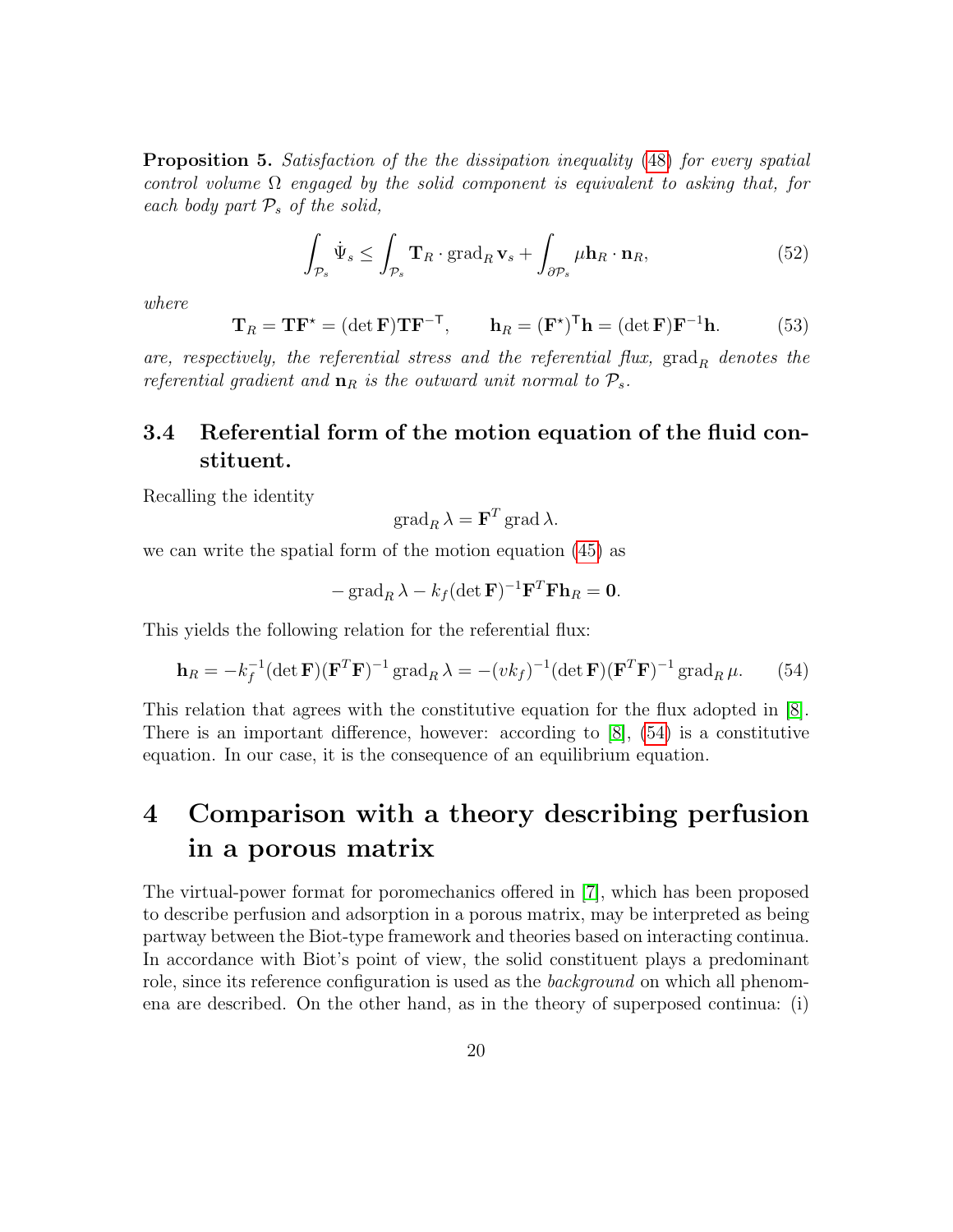the velocity of the fluid component, rather than its flux, appears explicitly in the power expenditure; (ii) Darcy's law emerges as a combination of a force balance and a constitutive equation. In particular, the pressure appears in the position of a force both in the virtual-work formulation and in the dissipation inequality.

We shall limit our attention to a maimed version of that theory, whereby pores are fully saturated and the balance principle for the interstitial fluid mass (specifically, [\[7,](#page-23-10) Eq. 4]) does not include mass supply. In that version, the referential internal power expended within the typical part  $\mathcal{P}_s$  is:

<span id="page-20-3"></span>
$$
\mathscr{W}_{\text{int}}(\mathcal{P}_s)[\mathbf{v}_s, \mathbf{v}_s] = \int_{\mathcal{P}_s} (\mathbf{T}_R \cdot \text{grad}_R \mathbf{v}_s + \mathbf{f}_{f,R} \cdot (\mathbf{v}_f - \mathbf{v}_s) - pv\dot{c}_R). \tag{55}
$$

We recall that  $c_R$  is the spatial concentration (density of moles) of the fluid component multiplied by the ratio J between the current volume and the referential volume, and is related to the actual concentration c and to the spatial volume fraction  $\phi_f$  of the fluid by:

<span id="page-20-0"></span>
$$
c_R = Jc = Jv\phi_f. \tag{56}
$$

To compare our [\(55\)](#page-20-0) with the statement [\[7,](#page-23-10) Eq. 11], one should bear in mind that the latter contains both the internal and the external virtual power expenditure. In particular, the body forces  $\mathbf{b}_s$  and  $\mathbf{b}_f$  in [\[7,](#page-23-10) Eq. 11] account not only for the interaction force between the two constituents, but also the interaction of these constituent with the exterior. Moreover, the same token leading to [\(9\)](#page-4-2), namely, invariance of the internal power under a change of observer, entails that the internal forces acting on each constituent must sum to null. Finally, the *porosity* field  $\varphi$  in [\[7\]](#page-23-10), which is interpreted as the amount of *actual* volume of physical space occupied by the pores per unit volume in the *reference configuration*, is the product  $vc_R$  between the molar volume v and the referential molar concentration  $c_R$ <sup>[10](#page-20-1)</sup>

A key step in [\[7\]](#page-23-10) is the introduction of a perfusion velocity

<span id="page-20-2"></span>
$$
\mathbf{w} = \mathbf{F}^{-1}(\mathbf{v}_f - \mathbf{v}_s),\tag{57}
$$

as the material field deemed appropriate to describe the motion of the fluid relative to the solid. This field is related to the referential concentration by the referential

<span id="page-20-1"></span> $10$ On denoting by  $dV_{pores,cur}$ ,  $dV_{fluid,cur}$ , and by  $dN$ , respectively, the volume occupied by the pores, the volume occupied by the fluid, and the number moles of fluid contained in an infinitesimal volume  $dV_{cur}$  in the *current* configuration, we have, under the assumption of saturation, that  $dV_{pores,cur} = dV_{fluid,cur}$ . Thus, since  $\frac{dN}{dV_{fluid,cur}} = v$  is the fluid molar density, and  $c = \frac{dN}{dV_{cur}}$  is the current fluid concentration, we can write  $\frac{dV_{pores,cur}}{dV_{cur}} = \frac{dN}{dV_{cur}}$  $\frac{dV_{pores,cur}}{dN} = cv$ . The porosity  $\varphi$  in [\[7\]](#page-23-10) stands for  $\frac{dV_{pores,cur}}{dV_{ref}}$ , thus we can write  $\varphi = J \frac{dV_{pores,cur}}{dV_{cur}}$ dVcur , where J is the Jacobian. Thus, we can make the identification  $\varphi = c_R v$ .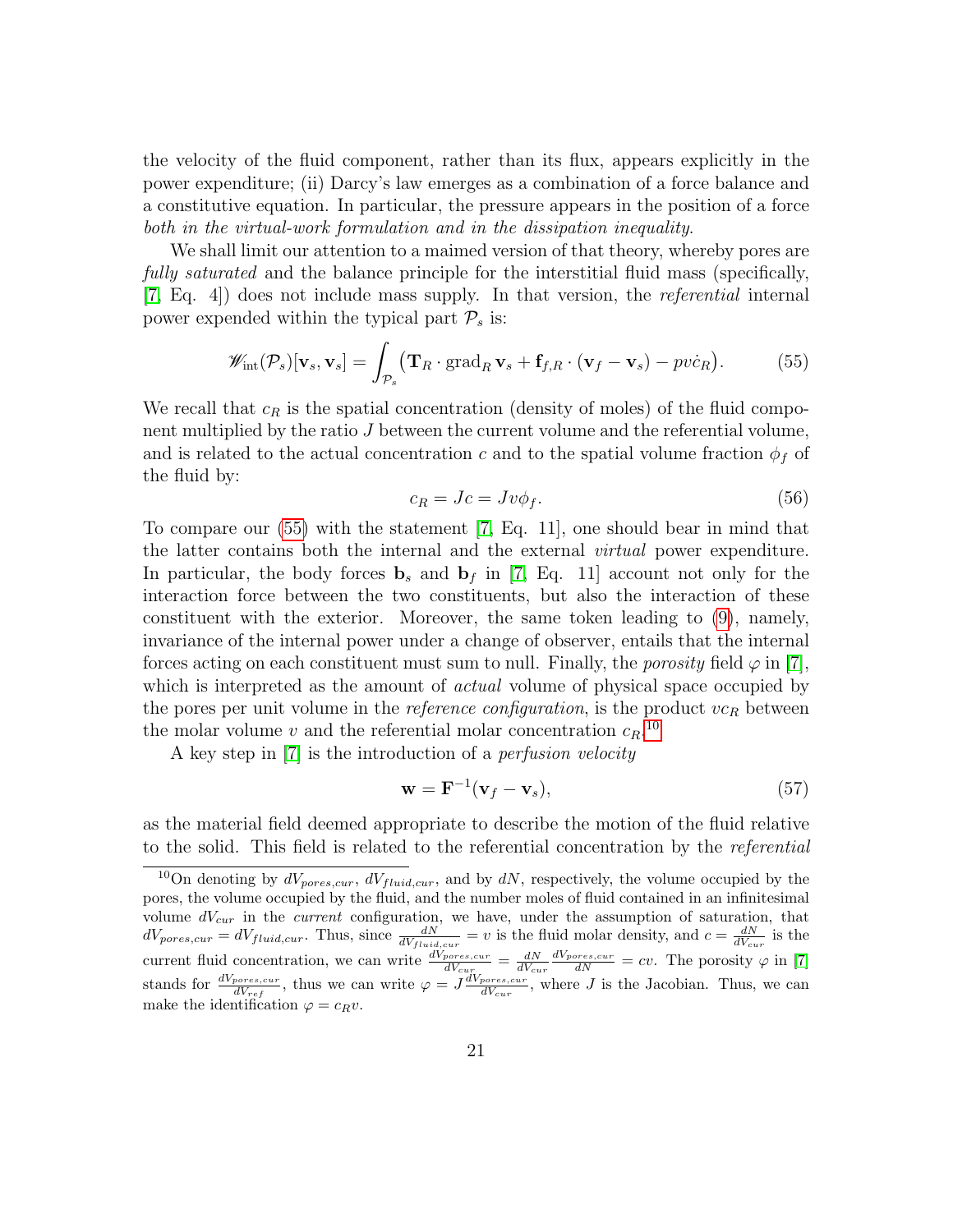<span id="page-21-0"></span>molar balance

$$
\dot{c}_R + \text{div}_R(c_R \mathbf{w}) = 0. \tag{58}
$$

The referential molar balance may be obtained in several ways. We illustrate a derivation at the end of the present section, starting from an analogous statement (see [\(65\)](#page-22-0) below) which we have already derived in the spatial setting.

Although [\(58\)](#page-21-0) involves rates, it is actually a holonomic constraint. Indeed, given any deformation map  $\chi_{sf}$  mapping the reference space of the solid component into itself, taken among the many which we may choose to describe the motion of the fluid component velocity **w**, the integration of [\(58\)](#page-21-0) yields that the Jacobian  $J_{sf}$ det grad<sub>R</sub>  $\chi_{sf}$  obeys:<sup>[11](#page-21-1)</sup>

<span id="page-21-2"></span>
$$
J_{sf}c_R = \text{constant.}\tag{59}
$$

With the position [\(57\)](#page-20-2) and [\(58\)](#page-21-0), the internal-power expenditure [\(55\)](#page-20-0) takes the form of a linear functional on the pair  $(\mathbf{v}_s, \mathbf{w})$  (*cf.* [\[7,](#page-23-10) Eq. 12]):

$$
\mathscr{W}_{\text{int}}(\mathcal{P}_s)[\mathbf{v}_s, \mathbf{w}] = \int_{\mathcal{P}_s} \left( \mathbf{T}_R \cdot \text{grad}_R \mathbf{v}_s + \mathbf{F}^T \mathbf{f}_{f,R} \cdot \mathbf{w} + pv \operatorname{div}(c_R \mathbf{w}) \right).
$$
(60)

Now, we can perform a change of variable to write the internal power in terms of the spatial description of the fields of interest. Observe that on setting  $f_f = Jf_{f,R}$ , we have

$$
\int_{\mathcal{P}_s} \mathbf{F}^T \mathbf{f}_{f,R} \cdot \mathbf{w} = \int_{\Omega} J \mathbf{F}^T \mathbf{f}_{f,R} \cdot \mathbf{w} = \int_{\Omega} \widetilde{\mathbf{f}}_f \cdot (\mathbf{v}_f - \mathbf{v}_s),
$$
\n(61)

Moreover, we have

$$
\int_{\mathcal{P}_s} pv \operatorname{div}_R(c_R \mathbf{w}) = \int_{\mathcal{P}_s} \operatorname{grad}_R(pv) \cdot c_R \mathbf{w} - \int_{\partial \mathcal{P}_s} pv c_R \mathbf{w} \cdot \mathbf{n}_R
$$
\n
$$
= \int_{\Omega} J^{-1} \mathbf{F}^T \operatorname{grad}(pv) \cdot c_R \mathbf{w} - \int_{\partial \Omega} pv c_R \mathbf{w} \cdot \mathbf{F}^{-\star} \mathbf{n}
$$
\n
$$
= \int_{\Omega} \operatorname{grad}(pv) \cdot c(\mathbf{v}_f - \mathbf{v}_s) - \int_{\partial \Omega} pv c(\mathbf{v}_f - \mathbf{v}_s) \cdot \mathbf{n} \qquad (62)
$$
\n
$$
= \int_{\Omega} pv \operatorname{div}(c(\mathbf{v}_f - \mathbf{v}_s))
$$
\n
$$
= \int_{\Omega} pv c \operatorname{div}(\mathbf{v}_f - \mathbf{v}_s) + pv \nabla c \cdot (\mathbf{v}_f - \mathbf{v}_s)
$$

<span id="page-21-1"></span> $11$ It follow from [\(59\)](#page-21-2) that *virtual variations* of referential concentration and perfusion velocity are related by the constraint

$$
\delta c_R + \operatorname{div}_R(c_R \delta \mathbf{w}) = 0.
$$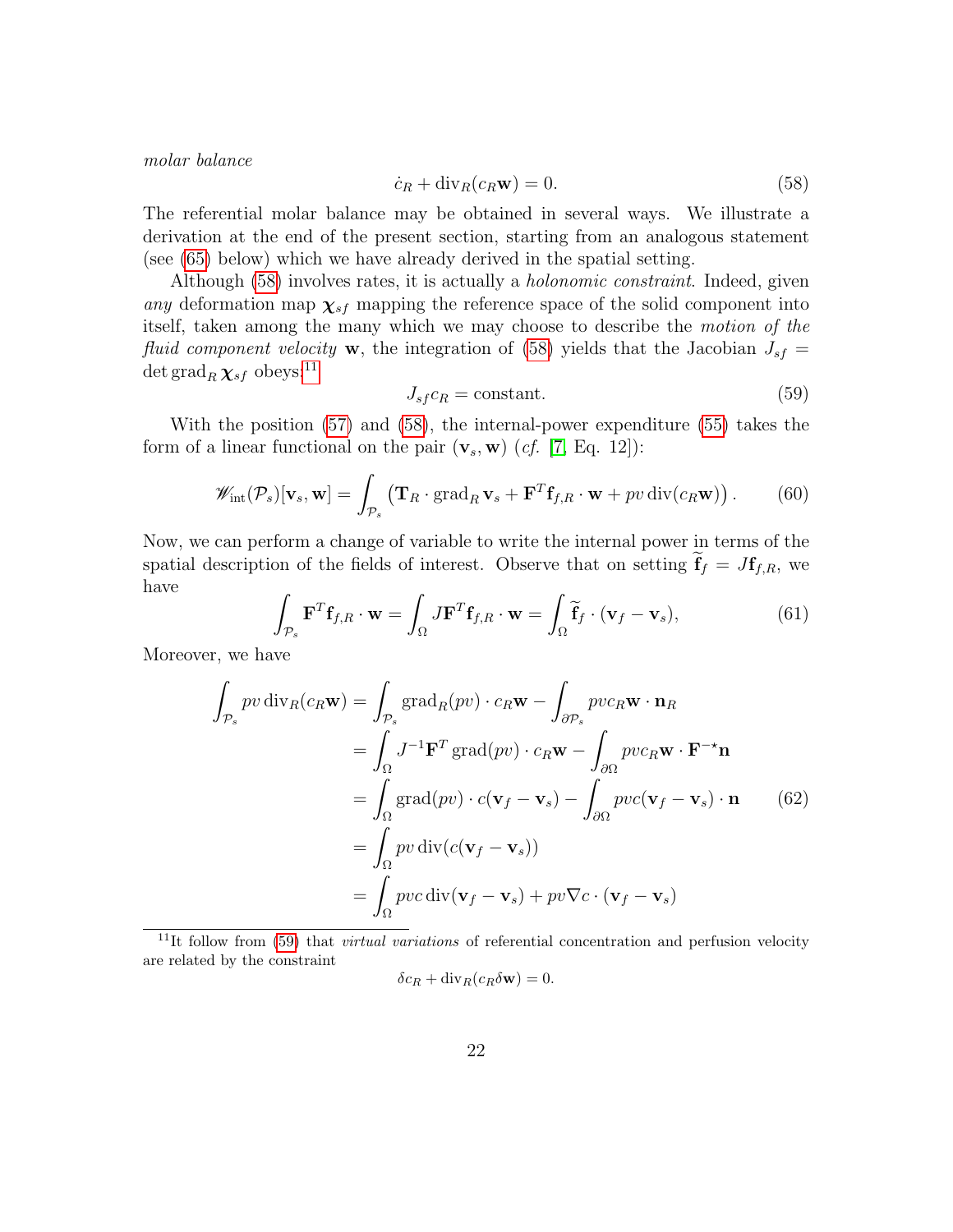Thus, the internal power can be written as

$$
\mathscr{W}_{\text{int}}(\mathcal{P}_s)[\mathbf{v}_s, \mathbf{v}_f] = \int_{\mathcal{P}_s} \left( \mathbf{T} \cdot \text{grad } \mathbf{v}_s - pvc \mathbf{I} \cdot \text{grad}(\mathbf{v}_f - \mathbf{v}_s) + (\widetilde{\mathbf{f}}_f + pv\nabla c) \cdot (\mathbf{v}_f - \mathbf{v}_s) \right).
$$
\n(63)

We now recover the expression [\(5\)](#page-3-1) of the internal power (in the special case  $n = 2$ ), provided we set

$$
\mathbf{T}_s = \mathbf{T} + pcv\mathbf{I}, \qquad \mathbf{T}_f = -pvc\mathbf{I}, \qquad \mathbf{f}_s = \mathbf{f}_f + pv\nabla c,\tag{64}
$$

where the last term is the so-called *buoyancy force*, related to spatial changes of fluid concentration (i.e. spatial changes of porosity).

We conclude this section by checking that the referential molar balance [\(58\)](#page-21-0) may be obtained from the spatial molar balance for the fluid components:

<span id="page-22-0"></span>
$$
\frac{\partial c}{\partial t} + \text{div}(c\mathbf{v}_f) = 0,\tag{65}
$$

the latter being a consequence of the second equality in the chain  $(56)$  and  $-$  given that the molar volume v of the (incompressible) fluid component is constant  $-$  of the identity [\(10b\)](#page-2-0). From the relation  $c_R(\mathbf{X}, t) = J(\mathbf{X}, t)c(\chi_{\rm s}(\mathbf{X}, t), t)$  and from the identity  $J = J$  div  $v_s$  we obtain

$$
\dot{c}_R = J(c \operatorname{div} \mathbf{v}_s + \frac{\partial c}{\partial t} + \operatorname{grad} c \cdot \mathbf{v}_s) = J \operatorname{div} (c(\mathbf{v}_s - \mathbf{v}_f)). \tag{66}
$$

Now, recall that for every time-dependent spatial vector field a,

$$
J(\text{div }\mathbf{a})_r = \text{div}_R((\mathbf{F}^*)^T \mathbf{a}_r),\tag{67}
$$

where  $\mathbf{a}_r$ , the referential description of  $\mathbf{a}$ , is related to  $\mathbf{a}$  by  $\mathbf{a}_r(\mathbf{X}, t) = \mathbf{a}(\chi_s(\mathbf{X}, t), t)$ . As a result we obtain

$$
\dot{c}_R = \text{div}_R(c(\mathbf{F}^*)^T(\mathbf{v}_f - \mathbf{v}_s)_r) = \text{div}_R(Jc\mathbf{F}^{-1}(\mathbf{v}_f - \mathbf{v}_s)) = \text{div}_R(c_R\mathbf{w}),\tag{68}
$$

as desired.

# 5 Acknowledgments

The author is supported by Project PRIN 2017 #2017KL4EF3 004, "Mathematics of active materials: From mechanobiology to smart devices", and by the Italian MIUR Project of Departments of Excellence. Support from the Italian INdAM-GNFM is also acknowledged.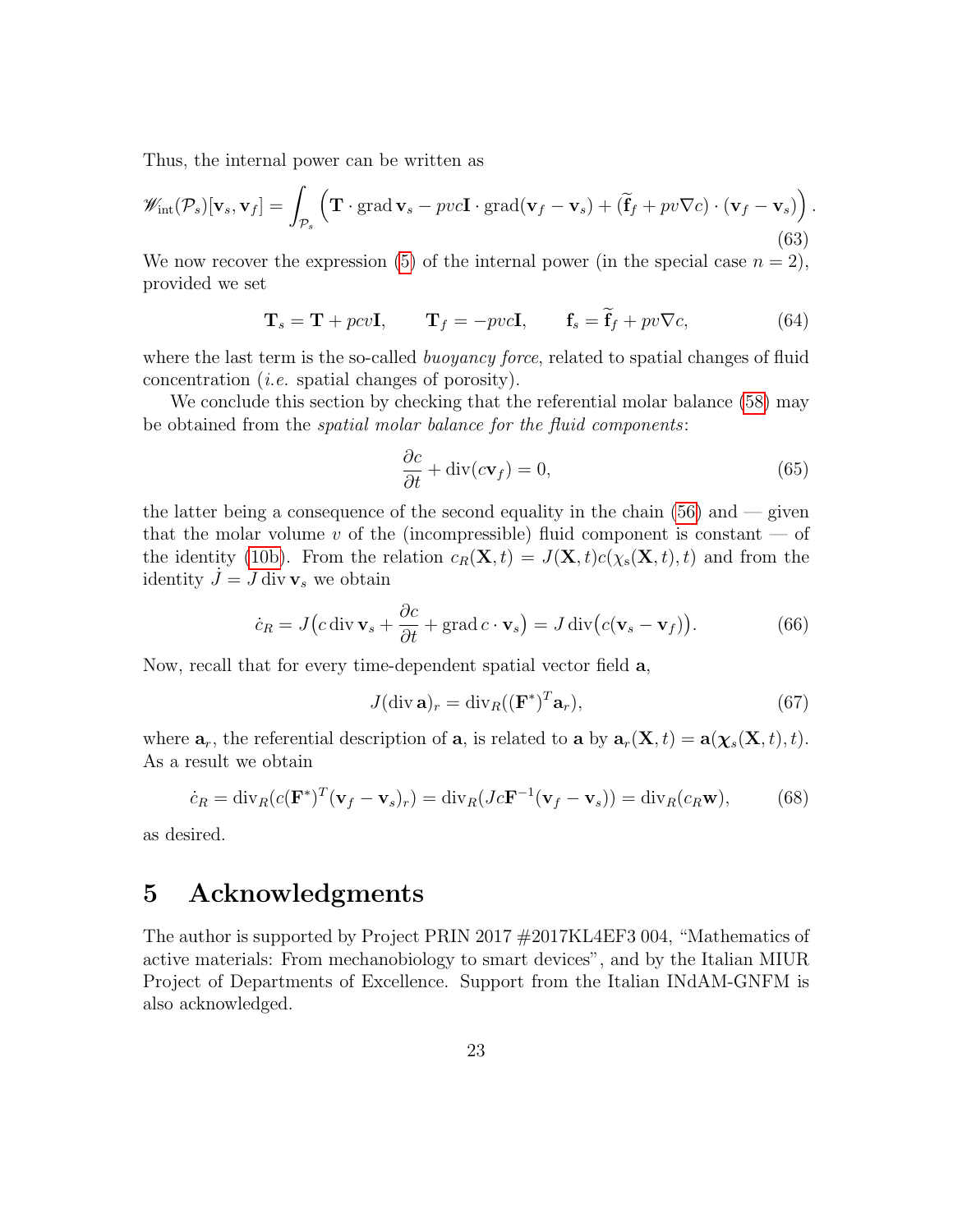# References

- <span id="page-23-2"></span>[1] S. Baek and A. Srinivasa. Diffusion of a fluid through an elastic solid undergoing large deformation. International Journal of non-linear Mechanics, 39(2):201– 218, 2004.
- <span id="page-23-7"></span>[2] M. Biot. Theory of finite deformations of porous solids. Indiana University Mathematics Journal, 21(7):597–620, 1972.
- <span id="page-23-8"></span>[3] M. A. Biot. General theory of three-dimensional consolidation. J. Appl. Phys., 12(2):155–164, 1941.
- <span id="page-23-0"></span>[4] R. M. Bowen. Incompressible porous media models by use of the theory of mixtures. International Journal of Engineering Science, 18(9):1129–1148, 1980.
- <span id="page-23-1"></span>[5] M. C. Calderer, B. Chabaud, S. Lyu, and H. Zhang. Modeling approaches to the dynamics of hydrogel swelling. J Comput Theor Nanos, 7(4):766–779, 2010.
- <span id="page-23-4"></span>[6] S. A. Chester and L. Anand. A coupled theory of fluid permeation and large deformations for elastomeric materials. Journal of the Mechanics and Physics of Solids, 58(11):1879–1906, 2010.
- <span id="page-23-10"></span>[7] A. DiCarlo, S. Naili, P. Podio-Guidugli, and V. Sansalone. Perfusion and Absorption in a Porous Matrix. In Poromechanics VI, pages 312–320, Reston, VA, Jul 2017. American Society of Civil Engineers.
- <span id="page-23-5"></span>[8] F. P. Duda, A. C. Souza, and E. Fried. A theory for species migration in a finitely strained solid with application to polymer network swelling. Journal of the Mechanics and Physics of Solids, 58(4):515–529, 2010.
- <span id="page-23-6"></span>[9] J. W. Gibbs. On the equilibrium of heterogeneous substances. American Journal of Science, (96):441–458, 1878.
- <span id="page-23-3"></span>[10] W. Hong, X. Zhao, J. Zhou, and Z. Suo. A theory of coupled diffusion and large deformation in polymeric gels. Journal of the Mechanics and Physics of Solids, 56(5):1779–1793, 2008.
- <span id="page-23-9"></span>[11] J. Málek and O. Souček A simple thermodynamic framework for heat-conducting flows of mixtures of two interacting fluids. arXiv preprint:2109.00334.